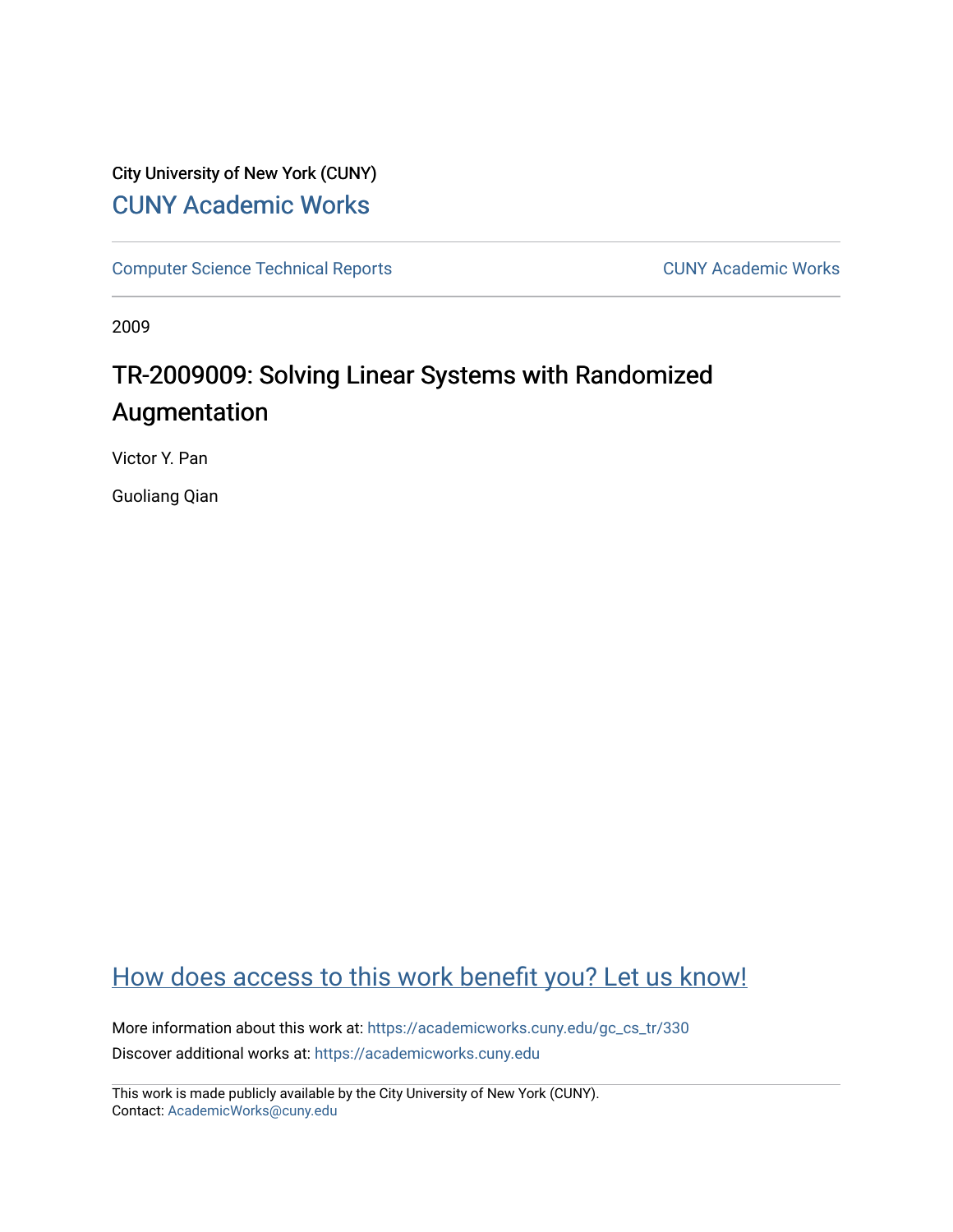# **Solving Linear Systems with Randomized Augmentation** <sup>∗</sup>

Victor Y. Pan<sup>[1,2],[a]</sup> and Guoliang Qian<sup>[2],[b]</sup>

[1] Department of Mathematics and Computer Science Lehman College of the City University of New York Bronx, NY 10468 USA [2] Ph.D. Programs in Mathematics and Computer Science The Graduate Center of the City University of New York New York, NY 10036 USA [*a*] victor.pan@lehman.cuny.edu http://comet.lehman.cuny.edu/vpan/ [*b*] gqian@gc.cuny.edu

#### **Abstract**

Our randomized preprocessing of a matrix by means of augmentation counters its degeneracy and ill conditioning, uses neither pivoting nor orthogonalization, readily preserves matrix structure and sparseness, and leads to dramatic speedup of the solution of general and structured linear systems of equations in terms of both estimated arithmetic time and observed CPU time.

**Key words:** Linear systems of equations, Random augmentation, Conditioning of random matrices, Toeplitz matrices

## **1 Introduction**

#### **1.1 Background and our approach**

Solution of a homogeneous linear system of equations  $A$ **y** = **0** is a fundamental problem, closely related to solving nonhomogeneous linear systems and to other central subjects of matrix computations (cf. our Section 6, [16, Sections 7.2 and 11.1], and [18]).

The solution vectors **y** are called *null vectors* of matrix *A*. They form the *null space N*(*A*). If its basis is given by the columns of a matrix *B*, then we call *B* a *null matrix basis* for a matrix *A*.

The customary algorithms compute such bases and null vectors by employing the SVD of the input matrix or its LU and QR factorizations with pivoting. These approaches are costly. "Pivoting usually degrades the performance" [8, page 119], readily destroys matrix structure and sparseness, and threatens or undermines application of block matrix algorithms, whereas computing SVD is even a more involved and costly task.

Our alternative *randomized augmentation* of the input matrix (briefly covered also in [15, Section 12] and [16, Section 4]) is pivoting-free and orthogonalization-free and readily preserves input structure and sparseness. We prove that with a probability close to one such an augmentation fixes degeneracy while creating no numerical problems. Furthermore, an nmb for the original input is readily computed via the solution of linear systems of equations with the new matrix expected to have full rank and to have the condition number of the same order as the rank deficient input matrix.

<sup>∗</sup>Supported by PSC CUNY Awards 69330–0038 and 61406–0039.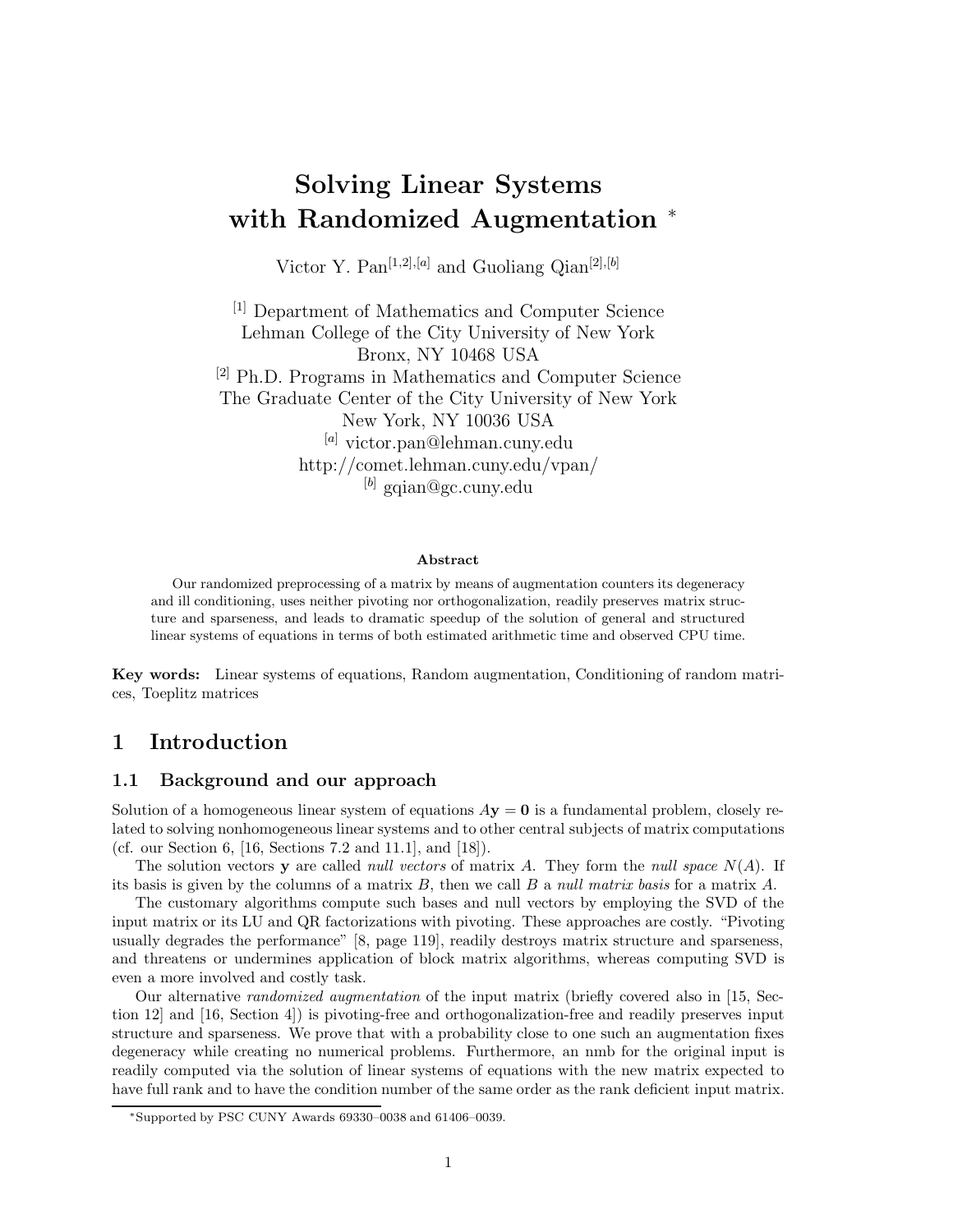The power of our approach is naturally extended to ill conditioned inputs, which are small norm perturbations of rank deficient matrices. We prove that with a probability close to one our augmentation maps a typical ill conditioned input into a well conditioned one, but the subsequent computations generally require high accuracy. This need is obvious, because neither augmentation nor any other techniques can eliminate numerical problems for an ill conditioned input. Our approach, however, enables randomized preconditioning, that is for a typical ill conditioned input *A* we reduce our original task to solving linear systems of equations with a matrix *C* expected to be well conditioned. We must solve these systems with high accuracy, but for a well conditioned matrix *C* we first obtain its approximate inverse *X* (or alternatively its LUP or QR factorization) by computing with the IEEE standard double precision, and then iterative refinement rapidly produces the desired accurate solutions. Recall that every refinement step is essentially reduced to multiplication of the matrices *C* and *X* by two vectors (by using quadratic number of flops for general input and nearly linear number for Toeplitz-like input). Every step produces about  $p_{\text{double}} - \log_2 \text{cond } C$ new correct bits per an output value [8], [15]. Overall this implies dramatic improvement versus the known algorithms, which require cubic arithmetic time for general ill conditioned unstructured linear systems and quadratic time in the case of Toeplitz-like input.

The results of our extensive tests (the contribution of the second author) are in quite good accordance with the formal study above. In particular they show our dramatic speedup also in terms of the CPU time. Versus the QR-based solution for  $n \times n$  singular Toeplitz linear systems we observed the acceleration factor  $a(n)$  where  $a(512) > 15$ ,  $a(1024) > 90$ , and  $a(2048) > 350$  (see Table 9.1).

The first author has advanced in a variety of further efffective applications of the approach, part of which is reported in [15]–[18].

#### **1.2 Organization of the paper and further extensions**

We organize our paper as follows. We devote the next section to the definitions and to estimating the ranks and condition numbers of random matrices and their products with fixed matrices. In Sections 3 and 4 we present our randomized augmentation techniques and in Section 5 the related techniques of randomized post-multiplication. In Section 6 and in the Appendix we study the reduction of nonhomogeneous linear systems to homogeneous ones. In Section 7 we estimate the speedup that we achieve with our solutions versus the known algorithms, and in Section 8 we comment on application of our approach to special matrices. In Section 9 we cover our numerical tests.

**Acknowledgement.** Marc Van Barel's pointer to his Toeplitz solver in [21] was most helpful for our tests.

## **2 Definitions and basic facts**

#### **2.1 General and Toeplitz matrices, nmbs and annihilators**

We use and extend the customary definitions of matrix computations (cf. [8], [19]).  $\mathbb{C}$  (resp.  $\mathbb{R}$ ) is the field of complex (resp. real) numbers.  $A<sup>T</sup>$  and  $A<sup>H</sup>$  denote the transpose and the Hermitian transpose of an  $m \times n$  matrix *A*, respectively.  $(A^H = A^T \text{ for a real matrix } A)$   $(B_1, \ldots, B_k) = (B_j)_{j=1}^k$  is a  $1 \times k$  block matrix with blocks  $B_1, \ldots, B_k$ . diag $(B_1, \ldots, B_k) = \text{diag}(B_j)_{j=1}^k$  is a  $k \times k$  block diagonal matrix with diagonal blocks  $B_1, \ldots, B_k$ .  $I_n$  or just  $I$  denote the  $n \times n$  identity matrix.  $e_i$  is its *i*th column vector,  $i = 0, 1, \ldots, n - 1$ . 0 denotes a matrix filled with zeros. A matrix *U* is unitary or orthonormal if  $U^H U = I$ .  $M(n)$  and  $I(n)$  flops suffice to multiply an  $n \times n$  matrix by a vector and (if possible) to invert it, respectively.  $M(n)=2n^2-n$ ,  $I(n) \leq (2/3)n^3+O(n^2)$  for general matrices;  $M(n) < 20n \log n$ ,  $I(n) = O(n^2)$  for Toeplitz and Hankel matrices. We also have  $I(n) \leq c_{\text{huge}} n^{2.376}$ for general matrices;  $I(n) \leq c_{\text{large}} n \log^2 n$  for Toeplitz and Hankel matrices where  $c_{\text{huge}}$  and  $c_{\text{large}}$ are immense and large constants, respectively (cf. [1], [3]).

range(*A*) is the linear space generated by its columns.  $\rho = \text{rank } A$  denotes its rank, nul  $A = n - \rho$ its nullity, and  $N(A)$  its null space. **v** is its null vector if  $A$ **v** = 0. A matrix *H* is a *complete*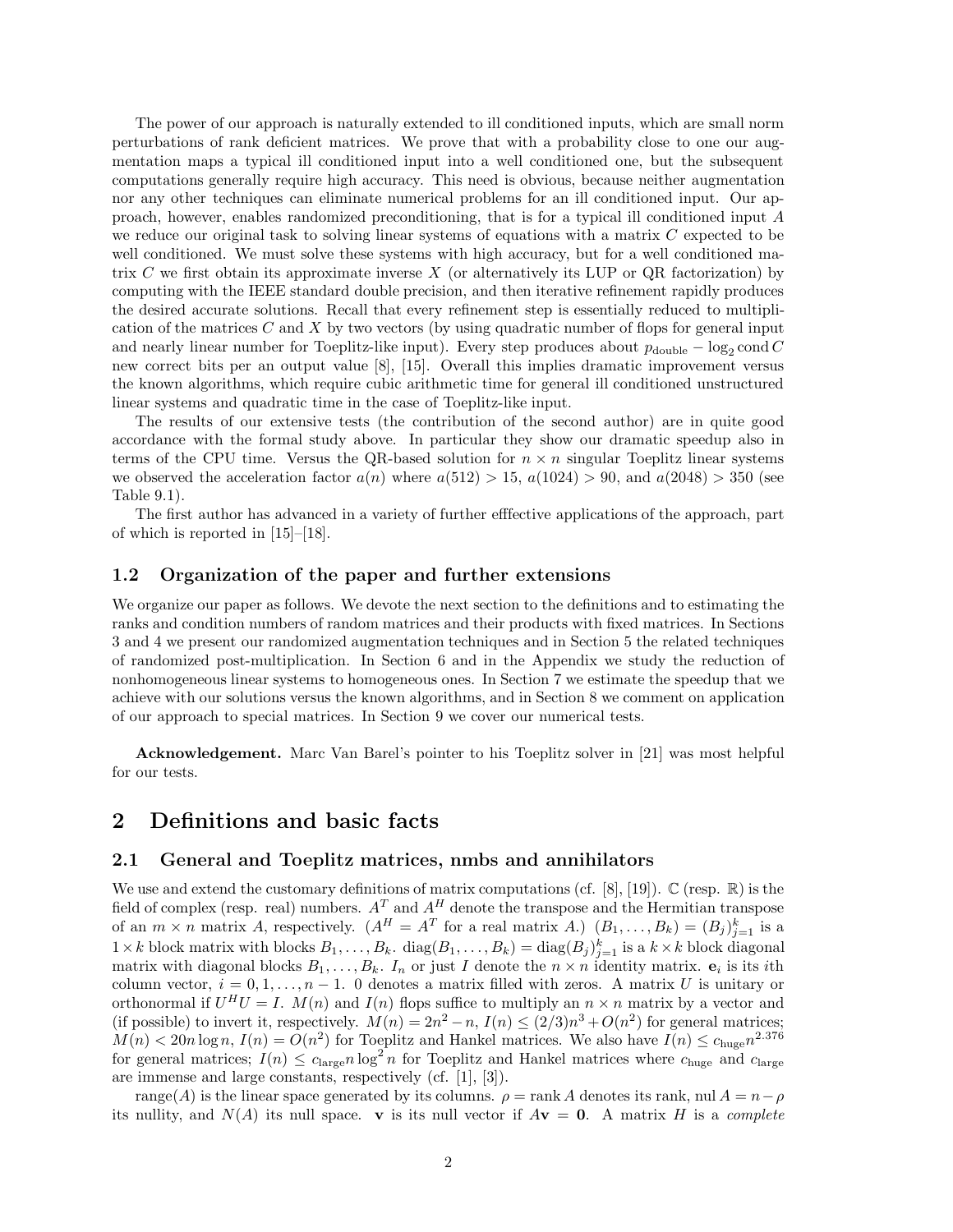*annihilator* of a matrix *A* if range  $H = N(A)$ . Such an annihilator is a *null matrix basis* if it has full column rank. We use the abbreviations nmb, ca,  $\text{nmb}(A)$ , and ca(A). Given a ca(A), we can rely on its LUP or QR factorization or on the following simple fact to compute a  $\text{nmb}(A)$ .

**Fact 2.1.** [16]. Suppose *H* is a ca(*A*). Then

- (a) *H* is a nmb(*A*) *if and only if* nul  $H = 0$  *and*
- (b)  $HY$  *is a* nmb(A) *if*  $X$  *is a* ca( $H$ ) *and if*  $(X, Y)$  *is a nonsingular matrix.*

Hereafter we deal with  $m \times n$  input matrices A having at least as many rows as columns. Otherwise, for  $m > n$ , we can apply the alternative techniques in [16] or shift to the case  $m \leq n$ based on the equations  $N(A) = N(A^H A)$  or  $N(A) = \bigcap_{i=1}^h N(B_i)$  provided  $A = \sum_{i=1}^h (0, B_i, 0)^T$ ,  $B_i$ are  $k_i \times n$  matrices for  $i = 1, \ldots, h$ , and  $\sum_{i=1}^h k_i \geq m$ . [8, Theorem 12.4.1] simplifies the transition from nmbs of the *h* matrices  $(0, B_i, 0)^T$  to a nmb(*A*).

 $J = J_n = (j_{i,k})_{i,k=0}^{n-1}$  is the reflection matrix,  $j_{i,k} = 1$  if  $i+k = n-1$ ,  $j_{i,k} = 0$  unless  $i+k = n-1$ .  $(J^2 = I)$  Toeplitz matrix  $T = (t_{i-j})_{i=0,j=0}^{m-1,n-1}$  (resp. Hankel matrix  $H = (h_{i+j})_{i=0,j=0}^{m-1,n-1}$ ) is defined by its  $m + n - 1$  entries, e.g., by its first row and first (resp. last) column. (*TJ* and  $\overline{JT}$  are Hankel matrices for a Toeplitz matrix *T*, whereas *HJ* and *JH* are Toeplitz matrices for a Hankel matrix *H*.) Circulant matrices  $C = (c_{i-j})_{i,j=0}^{n-1}$ ,  $c_k = c_{k+n}$  for all *k* for which  $c_k$  and  $c_{k+n}$  are defined, form an algebra in the class of Toeplitz matrices. They are defined by their first column vectors  $\mathbf{c} = (c_i)_{i=0}^{n-1}$ and can be multiplied together and inverted in  $O(n \log n)$  flops based on FFT [2].

#### **2.2 Matrix norm, SVD, inverses, and condition number**

 $A = S_A \Sigma_A T_A^H$  is *SVD* or *full SVD* of an  $m \times n$  matrix *A* of a rank  $\rho$  if  $S_A S_A^H = S_A^H S_A = I_m$ ,  $T_A T_A^H = T_A^H T_A = I_n$ ,  $\Sigma_A = \text{diag}(\widehat{\Sigma}_A, 0_{m-\rho,n-\rho}),$  and  $\widehat{\Sigma}_A = \text{diag}(\sigma_j)_{j=1}^{\rho}$ . Here  $\sigma_j = \sigma_j(A) = \sigma_j(A^H)$ is the *j*th largest singular value of a matrix  $\vec{A}$ ,  $j = 1, \ldots, \rho$ , equal to the distance from this matrix to a nearest matrix of rank  $j-1$  for  $j=1,\ldots,\rho$ ,  $\sigma_1(A) = ||A|| = ||A^H||$  is the 2-norm of a matrix  $A = (a_{i,j})_{i,j=1}^{m,n}$ , and  $||A||/\sqrt{mn} \leq \max_{i,j=1}^{m,n} |a_{i,j}| \leq ||A||$ .

The matrix  $X = A^{(I)}$  is a left (resp. right) inverse of a matrix *A* if  $XA = I$  (resp.  $AX = I$ ).  $A^{(I)} = A^{-1}$  for a nonsingular matrix *A*.

cond  $A = \sigma_1(A)/\sigma_\rho(A)$  is the condition number of a matrix *A* of a rank  $\rho$ . Such a matrix is *ill conditioned* if  $\sigma_1(A) \gg \sigma_\rho(A)$  and is *well conditioned* otherwise. The concepts "large", "ill" and "well conditioned" are quantified in the context of the computational task and computer environment.

**Theorem 2.1.** [17]. Let  $A \in \mathbb{C}^{m \times r}$  and  $B \in \mathbb{C}^{r \times n}$  and write  $r_A = \text{rank } A$ ,  $r_B = \text{rank } B$ ,  $r_- =$  $\min\{r_A, r_B\}$  and  $r_+ = \max\{r_A, r_B\}$ . Let  $r_+ = r$ . (In particular this holds if at least one of *the matrices A and B is nonsingular.)* Then  $\text{rank}(AB) = r_{-}$ ,  $\sigma_{r_{-}}(AB) \geq \sigma_{r_A}(A)\sigma_{r_B}(B)$  *and*  $\operatorname{cond}(AB) \leq (\operatorname{cond} A) \operatorname{cond} B$ .

#### **2.3 Random sampling and random matrices**

|∆| is the cardinality of a set ∆. *Random sampling* of elements from a set ∆ is their selection from this set at random, independently of each other, and under the uniform probability distribution on ∆. A matrix is *random* if its entries are randomly sampled (from a fixed set ∆). A matrix (resp. vector) is a *Gaussian random matrix* (resp. vector) with a mean  $\mu$  and a variance  $\sigma^2$  if it is filled with independent Gaussian random variables, all having the same mean  $\mu$  and variance  $\sigma^2$ . If  $\mu = 0$ and  $\sigma^2 = 1$ , this is a *standard Gaussian random matrix* (resp. vector).

**Lemma 2.1.** *[5]. For a set*  $\Delta$  *of cardinality*  $|\Delta|$  *(in a fixed ring), let a polynomial in m variables have total degree d, let it not vanish identically on the set*  $\Delta^m$ *, and let the values of its variables be randomly sampled from the set*  $\Delta$ *. Then the polynomial vanishes with a probability of at most*  $d/|\Delta|$ *.* 

**Corollary 2.1.** *An*  $m \times n$  *matrix with entries sampled at random from a set*  $\Delta$  *has full rank with a probability of at least*  $1 - r/|\Delta|$  *for*  $r = \min\{m, n\}$ *.*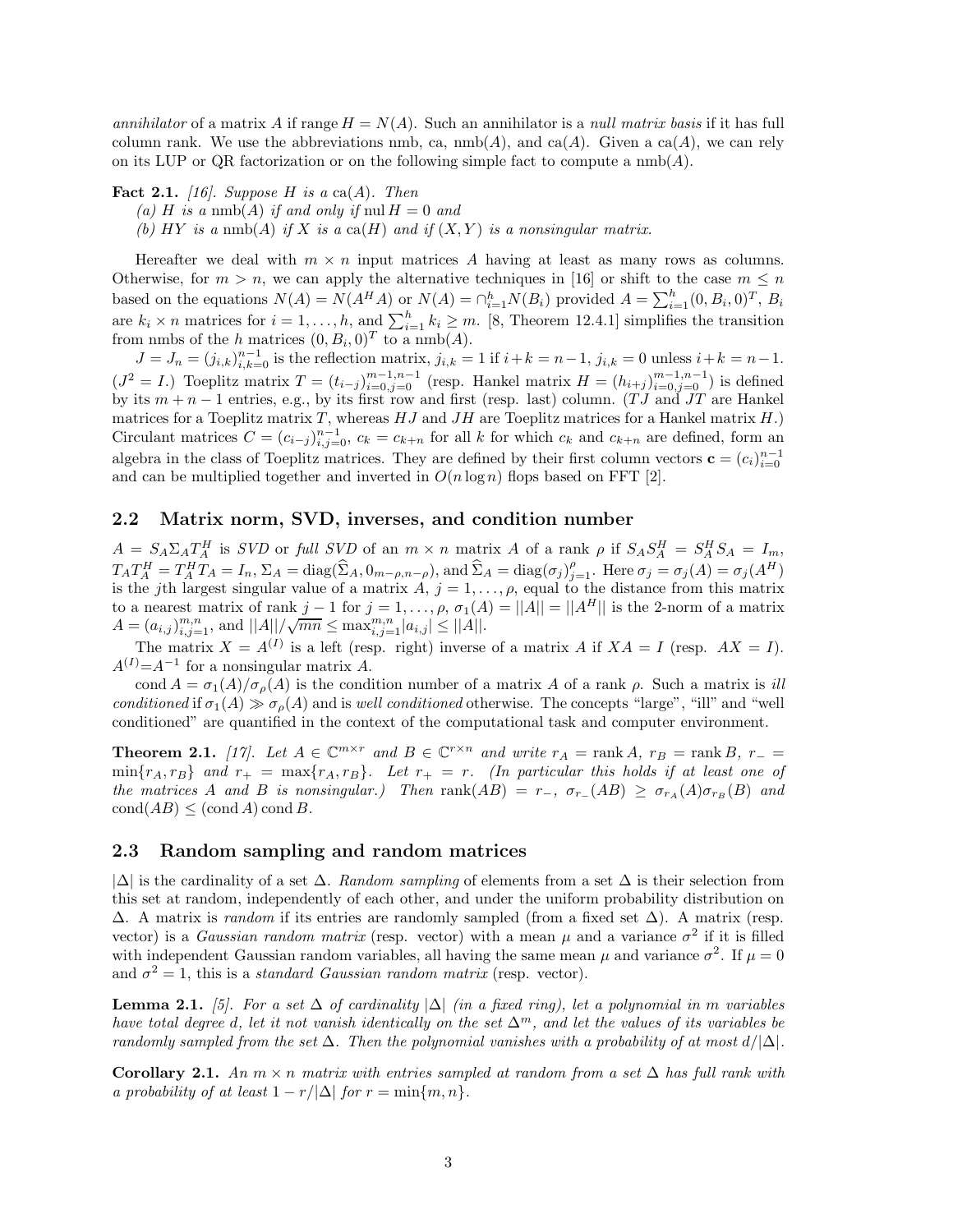*Proof.* The determinant of a  $r \times r$  matrix is a nonvanishing polynomial of degree r in its entries. It remains to apply Lemma 2.1 to  $r \times r$  submatrices of the input matrix. ◻

**Definition 2.1.**  $F_X(y) = \text{Probability}\{X \leq y\}$  *for a real random variable X is the* cumulative distribution function (CDF) of X evaluated at y.  $F_A(y) = F_{\sigma_l(A)}(y)$  for an  $m \times n$  matrix A and *an integer*  $l = \min\{m, n\}$ .  $F_{\mu,\sigma}(y) = \frac{1}{\sigma\sqrt{2\pi}} \int_{-\infty}^{y} \exp\left(-\frac{(x-\mu)^2}{2\sigma^2}\right) dx$  *is the CDF for a Gaussian random variable with a mean*  $\mu$  *and a variance*  $\sigma^2$ .  $\Phi_{\mu,\sigma}(y) = F_{\mu,\sigma}(\mu + y) - F_{\mu,\sigma}(\mu - y)$  *for*  $y \ge 0$ *.* 

## **2.4 The extreme singular values of random matrices and of their products with fixed matrices**

Standard Gaussian random matrices (cf. Definition 2.1) are well conditioned with a hugh probability [4], [7], and even perturbations by such random matrices *A* is expected to make well conditioned any matrix having the norm of the order of ||*A*|| [20]. Next we recall some relevant estimates. In Section 8 we comment on the respective properties of random special matrices.

**Theorem 2.2.** *Assume an*  $m \times n$  *matrix A filled with d random variables*  $X_1, \ldots, X_d$ . ( $d = m+n-1$ *for random Toeplitz and Hankel matrices*  $A, d = mn$  *for random general matrix*  $A$ *.) Write*  $F_-(y) =$  $\min_{i=1}^d F_{|X_i|}(y)$  *for*  $y \ge 0$ *. Then (a)*  $F_-(y) = \Phi_{\mu,\sigma}(y)$  where  $X_1,\ldots,X_d$  are Gaussian random *variables with a mean*  $\mu$  *and a variance*  $\sigma$ *, whereas (b)*  $F_-(y) = y/a$  *(resp.*  $F_-(y) = (y/a)^2$ *) where*  $0 \leq y \leq a$  and the random variables  $X_1, \ldots, X_d$  are uniformly distributed on the real line segments  $[-a, a]$  *or*  $[0, a]$  *(resp. the circle*  $\{x : |x| \le a\}$  *on the complex plane or a sector of this circle). Furthermore we have the following lower and upper estimates for the CDF of the norm* ||*A*||*,*

*c)*  $1 - F_{\vert A \vert \vert}(y) \leq (1 - F_{-}(y/\sqrt{mn})))d$ , which is a trivial bound unless  $F_{-}(y/\sqrt{mn}) > 1 - 1/d$ , and *d)*  $F_{\vert A \vert} (y) \geq (F_{-}(y/\sqrt{mn}))^d$  *if the d random variables are independent of each other.* 

**Theorem 2.3.** *(See [6, Theorem II.7].) Suppose*  $A \in \mathbb{R}^{n \times n}$  *is a Gaussian random matrix with mean zero and variance*  $\sigma^2$ *. Then*  $F_{||A||}(y) \ge 1 - e^{-x^2/2}$  for  $x = y/\sigma - 2\sqrt{n}$ .

**Theorem 2.4.** *(See [20, Theorem 3.3].) Suppose*  $M \in \mathbb{R}^{m \times n}$ ,  $\overline{U} \in \mathbb{R}^{m \times m}$ , and  $\overline{V} \in \mathbb{R}^{n \times n}$  are three *fixed matrices,*  $\overline{U}$  *and*  $\overline{V}$  *are unitary matrices,*  $A \in \mathbb{R}^{m \times n}$  *is a Gaussian random matrix independent of the matrix M* and having mean zero and a variance  $\sigma^2$ ,  $W = \bar{U}(A + M)\bar{V}$ ,  $l = \min\{m, n\}$ , and  $y \geq 0$ *. Then*  $F_W(y) \leq 2.35y\sqrt{l}/\sigma$ *.* 

Combining the two latter theorems implies the following result.

**Corollary 2.2.** *(See [20, Theorem 3.1].) Under the assumptions of Theorem 2.4, let*  $||M|| \leq \sqrt{l}$ *. Then*  $F_{\text{cond }W}(y) \geq 1 - (14.1 + 4.7\sqrt{(2 \ln y)/n})n/(y\sigma)$  for all  $y \geq 1$ .

On a further improvement of this bound by the factor of  $\sqrt{\log n}$ , see [24].

**Theorem 2.5.** [17]. Suppose that  $G \in \mathbb{R}^{q \times m}$ ,  $H \in \mathbb{R}^{n \times r}$ , and a random matrix  $W \in \mathbb{R}^{m \times n}$  have full *rank*  $\rho$  *with probability one. Write*  $r_G = \text{rank } G$  *and*  $r_H = \text{rank } H$ *. Then*  $F_{GW}(y) \leq F_W(y/\sigma_{r_G}(G))$  $if$   $r_G = m$ , whereas  $F_{WH}(y) \leq F_W(y/\sigma_{r_G}(H))$  *if*  $r_H = n$ .

cond(*AB*) can be arbitrarily large even for  $m \times r$  unitary matrices *A* and  $B<sup>H</sup>$  if  $m > r$ , and so we cannot merely drop the above assumptions that  $r_G \geq m$  and  $r_H \geq n$ , but the next theorem (employed in the next sections) circumvents this problem.

**Theorem 2.6.** *[17]. Suppose*  $G \in \mathbb{R}^{r_G \times m}$ ,  $H \in \mathbb{R}^{n \times r_H}$ ,  $W \in \mathbb{R}^{m \times n}$ , rank  $G = r_G < m$ , rank  $H =$ *r***<sub>H</sub>**  $\lt$  *n*, and the assumptions of Theorem 2.4 hold. Then (a)  $F_{GW}(y) \leq 2.35$ *my* $\sqrt{l}/(\sigma_{r_G}(G)\sigma)$  and  $F_{GW}(y) \leq 2.35$  $(b)$   $F_{WH}(y) \leq 2.35y\sqrt{l}/(\sigma_{r_H}(H)\sigma).$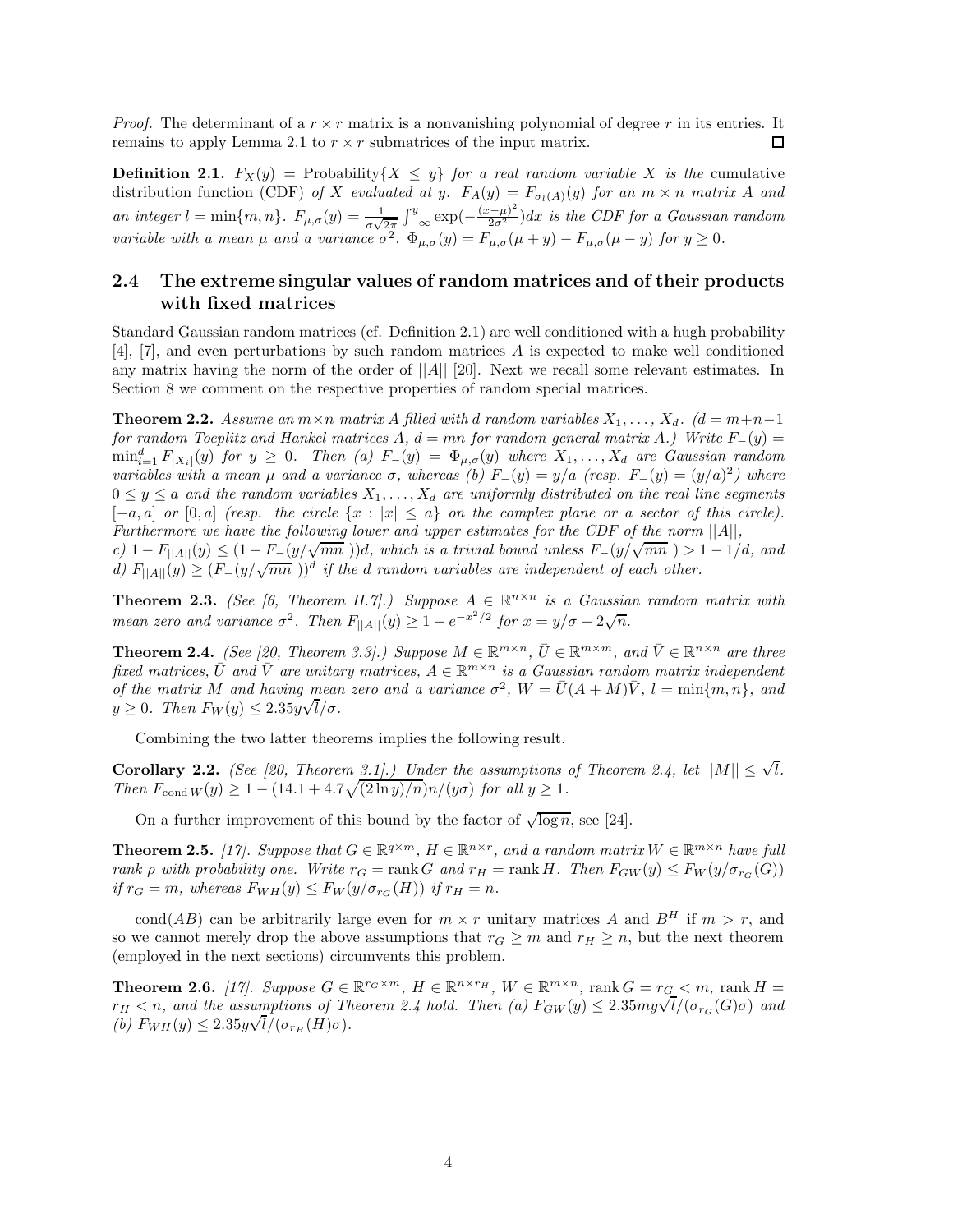## **3 A nmb of a matrix via northern augmentation**

The following algorithm computes a nmb of an  $m \times n$  matrix  $A$  (see an alternative in Section 5).

#### **Algorithm 3.1. A nmb via northern augmentation.**

Input: *Three positive integers ρ, m, and n, n* ≥ *m* ≥ *ρ, an m* × *n matrix A of a rank ρ, and a set*  $\Delta \in \mathbb{C}$  *of a large cardinality*  $|\Delta|$ *.* 

OUTPUT: *FAILURE* or a matrix  $B = \text{nmb}(A)$ .

COMPUTATIONS:

- *1. Write*  $r = n \rho$ *. If*  $r = 0$ *, output the empty* nmb(*A*)*. Otherwise generate a random matrix*  $V \in \Delta^{r \times n}$  *such that*  $||V|| \approx ||A||$ *.*
- 2. Output FAILURE and stop if the matrix  $C = \begin{pmatrix} V & V \\ V & V \end{pmatrix}$ *A is rank deficient.*
- 3. Otherwise compute a left inverse  $C^{(I)}$ . Compute and output the matrix  $B = C^{(I)} \begin{pmatrix} I_r \\ O \end{pmatrix}$ 0 *.*

*Correctness proof.* Let  $Y = \text{nmb}(A) \in \mathbb{C}^{n \times r}$  and write  $B = C^{(I)} \begin{pmatrix} I_r \\ O \end{pmatrix}$ 0 ). Then  $CY = \begin{pmatrix} VY \\ 0 \end{pmatrix}$ 0  $\bigg),$  $Y = C^{(I)} \begin{pmatrix} VY \\ 0 \end{pmatrix}$ 0 ), and so  $N(A)$  = range  $Y \subseteq \text{range } B$ . It follows that range  $B = N(A)$  because  $\text{rank } B = \text{rank } Y = r.$ 

**Theorem 3.1.** *The matrix*  $C$  *in Algorithm 3.1 has full rank with a probability of at most*  $r/|\Delta|$ *.* 

*Proof.* Let a  $\rho \times n$  submatrix  $A_{\rho,n}$  of the matrix *A* have full rank  $\rho$  and let  $C_{n,n} = \begin{pmatrix} V \\ A_{\rho,n} \end{pmatrix}$ . Clearly, det  $C_{n,n}$  is a polynomial of a degree of at most r in the entries of the matrix  $\dot{V}$ . It does not vanish identically in these entries (because the matrix  $A_{\rho,n}$  has full rank), and so it vanishes with a probability of at most  $r/|\Delta|$  for random matrix *V* (in virtue of Lemma 2.1). □

Next we estimate cond *C*.

**Theorem 3.2.** Let the matrix C in Algorithm 3.1 be scaled so that  $||C|| \leq 1$ . Let  $\text{rank } C = n$ ,  $rank A = \rho$ , and so rank  $V = r = n - \rho$ . Let  $A = S_A \Sigma_A T_A^H$  be a full  $SVD$  of the matrix A (where  $\Sigma_A = \text{diag}(\widehat{\Sigma}_A, 0)$  and  $\widehat{\Sigma}_A$  is a  $\rho \times \rho$  diagonal matrix of the singular values). Write

$$
diag(I_r, S_A^H)CT_A = \begin{pmatrix} M \\ 0 \end{pmatrix}, \ M = \begin{pmatrix} V_0 & V_1 \\ \hat{\Sigma}_A & 0 \end{pmatrix}.
$$
 (3.1)

*Then* cond  $C \leq \frac{3}{\sigma_m(A)\sigma_r(V_1)}$ .

*Proof.* We have  $(V_0, V_1) = VT_A$ , and so  $||(V_0^T, V_1^T)^T|| = ||V||$ . Furthermore  $\sigma_j(M) = \sigma_j(C)$  for  $j = 1, ..., n, \sigma_m(A) \leq 1, \sigma_r(V_1) \leq ||V_1|| \leq 1, ||V_0|| \leq 1, \text{ and } M^{-1} = \begin{pmatrix} 0 & \widehat{\Sigma}_A^{-1} \\ V_1^{-1} & -V_1^{-1}V_0\widehat{\Sigma}_A^{-1} \end{pmatrix}$  $\setminus$ , so  $\text{that } ||M^{-1}|| \leq ||\hat{\Sigma}_A^{-1}|| + ||V_1^{-1}|| + ||\hat{\Sigma}_A^{-1}|| \, ||V_1^{-1}||. \text{ Substitute } ||\hat{\Sigma}_A^{-1}|| = \frac{1}{\sigma_m(A)}, \, ||V_1^{-1}|| = \frac{1}{\sigma_r(V_1)},$ and  $||M^{-1}|| = \frac{1}{\sigma_n(M)} = \frac{1}{\sigma_n(C)}$  and obtain that cond  $C \leq \frac{1}{\sigma_n(C)} \leq \frac{1}{\sigma_m(A)} + \frac{1}{\sigma_n(V_1)} + \frac{1}{\sigma_m(A)\sigma_r(V_1)} \leq \frac{3}{\sigma_m(A)}$  $\frac{3}{\sigma_m(A)\sigma_r(V_1)}$ .

The theorem implies that the value cond *C* is within roughly the factor of  $\sigma_r(V_1) = 1/||V^{-1}||$ from cond *A*. Next we assume that *V* is Gaussian random matrix and estimate the values  $\sigma_r(V_1)$ .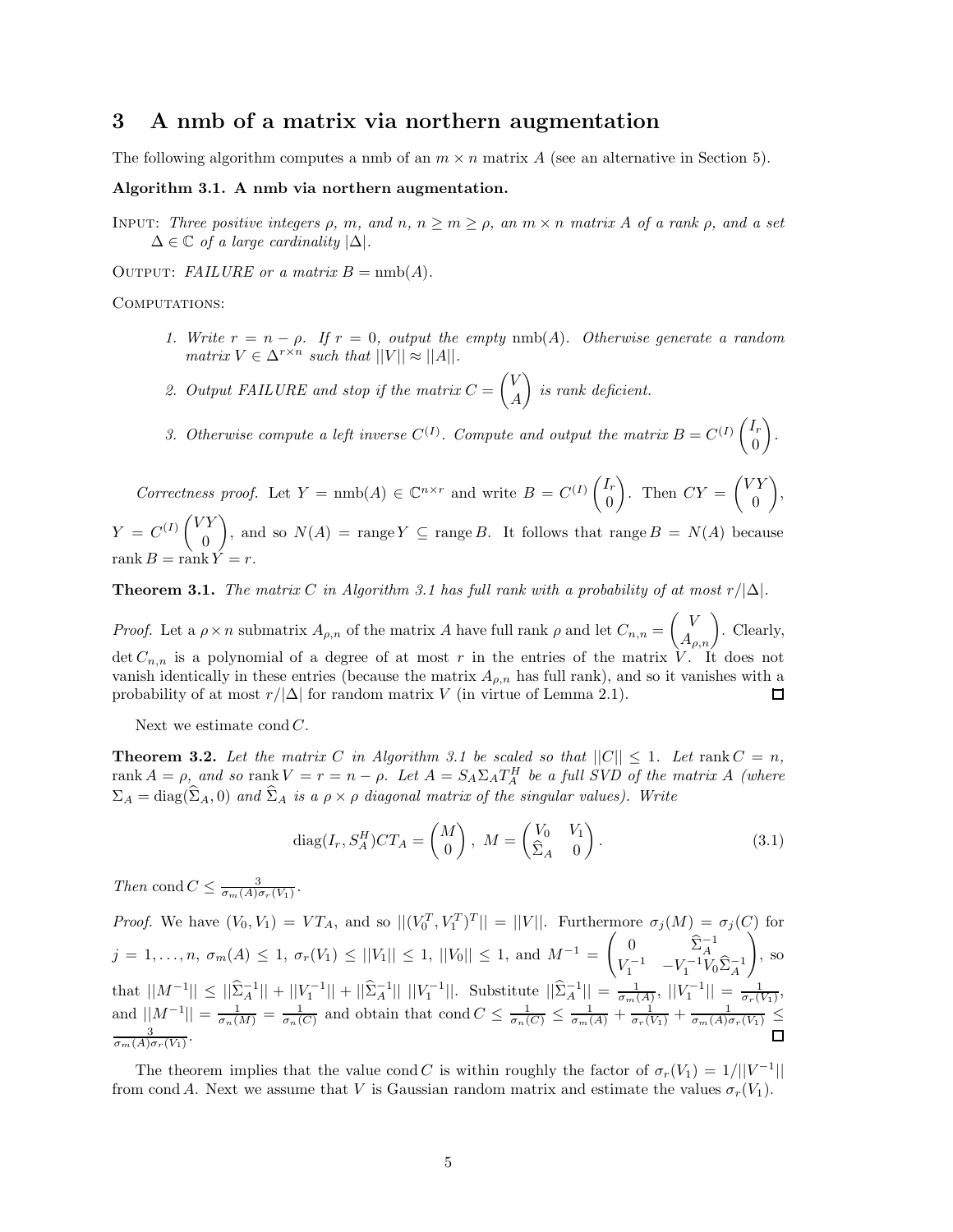**Theorem 3.3.** Let the assumptions of Theorem 2.6 hold for  $W = V$ ,  $H = T_A \begin{pmatrix} 0 & 0 \\ 0 & 0 \end{pmatrix}$ *I*r  $\bigg), l = r_H = r.$ *Then*  $F_{V_1}(y) \leq cy\sqrt{r}/\sigma$ *.* 

*Proof.* Observe that  $V_1 = WH$  and  $\sigma_{r_H}(H) = 1$  and apply part (b) of Theorem 2.6.

◻

**Corollary 3.1.** *Let the assumptions of Theorems 3.2 and 3.3 hold. Then*  $F_C(y) \leq cy\sqrt{r}/(\sigma_p(A)\sigma)$ *.* 

**Remark 3.1.** In the SVD-free computation of a  $\text{nmb}(A)$  in Algorithm 3.1 the matrix V is defined *independently of the matrix*  $T_A$  *of the singular vectors. This suggests that the matrix*  $V_1 = VT_A$ *behaves as random (and thus tends to be well conditioned) even where V is a* weakly random *(e.g., structured) matrix defined by O*(*r*) *random parameters.*

**Remark 3.2.** *To decrease the above upper bounds on the values*  $1/\sigma_n(C)$  *and* cond *C one* can *scale the matrices A and V to maximize their norms subject to the bound*  $||C|| \le 1$ . Suppose  $||V|| \approx ||A|| \approx 1/\sqrt{2}$ . Then having Gaussian random matrix V we can expect (in virtue of Corollary *3.1)* that cond *C* has the same order as cond  $A = \sigma_1(A)/\sigma_o(A)$ ,  $\rho = \text{rank } A = m - r$ .

**Remark 3.3.** In Algorithm 3.1 we assume that the rank  $\rho$  and the integer  $r = m - \rho$  are given to *us, but we can extend the algorithm by including the search for r as the smallest integer for which the matrix C has full rank or alternatively as the integer such that the matrix C has full rank and*  $AC^{(I)}$ <sup> $\Big(\frac{I_r}{I_r}\Big)$ </sup> 0  $= 0.$ 

**Remark 3.4.** *Assume an*  $n \times n$  *ill conditioned input matrix*  $\tilde{A} = A + E$  *of full rank that approximates an unknown well conditioned rank deficient matrix A. Now under the assumptions of Corollary 3.1, suppose*  $C = \begin{pmatrix} V & V \\ V & V \end{pmatrix}$ *A*  $\sum_i \tilde{C} = \begin{pmatrix} V_i \\ i \end{pmatrix}$ *A*˜  $\hat{V}$ , *V is Gaussian random matrix scaled so that*  $||V|| \approx ||A||$ *, and the norm* ||*E*|| *is a small fraction of the smallest positive singular value of the matrix A. Then the condition number* cond  $\hat{C} \approx$  cond  $C$  *and has the order of* cond A.

## **4 Northwestern augmentation**

#### **4.1 Cas and nmbs via norhwestern augmentation: an algorithm**

Next we define western augmentation and combine it with aggregation to compute a complete annihilator of a rank deficient matrix.

#### **Algorithm 4.1. A ca via northwestern augmentation.**

INPUT: *Two positive integers m* and *n*,  $m \leq n$ , a matrix  $A \in \mathbb{C}^{m \times n}$ , and a finite set  $\Delta \in \mathbb{C}$  of a *large cardinality* |∆|*.*

OUTPUT: The nullity  $r = \text{null } A$  and a  $\text{ca}(A)$ .

COMPUTATIONS:

- *1. (The case of full rank input.) If the matrix A has full rank, then either output r* = 0 *and the empty*  $\text{nmb}(A)$  *if*  $m = n$  *or otherwise, for*  $m < n$ *, apply Algorithm 3.1 to compute and to output the nullity*  $r = \text{null } A = n - m$  *and an*  $n \times r$   $\text{nnb}(A)$ *; then stop.*
- 2. (Western augmentation.) If the matrix A is rank deficient, recursively generate  $m \times k$  $\hat{B}_k = (\mathbf{b}_i)_{i=1}^k$  *for*  $k = 1, 2, \ldots, q$  *by sampling their entries at random from the set*  $Δ$ *. Stop where the block matrix*  $(B_q, A)$  *has full rank m. (This implies that*  $q ≥ r = \text{null } A$ *.)*
- 3. (Aggregation.) Apply Algorithm 3.1 to compute a matrix  $\bar{Z} = \begin{pmatrix} Z_0 \\ Z \end{pmatrix}$ *Z*1  $= \text{nmb}((B_q, A))$ *where*  $Z_0 \in \mathbb{C}^{q \times s}$ ,  $Z_1 \in \mathbb{C}^{n \times s}$ , and  $q \leq s \leq q + r$ .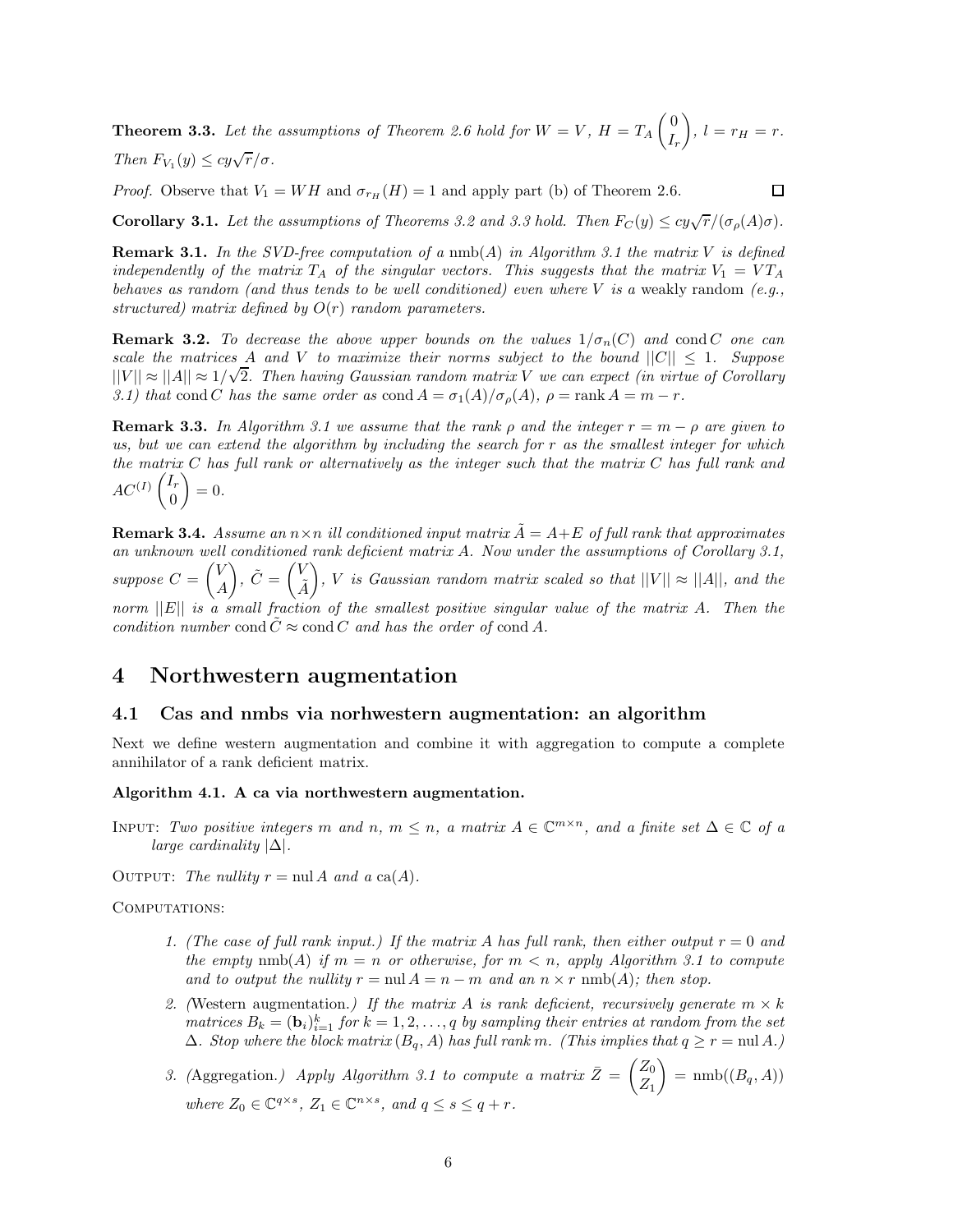- 4. (Auxiliary nmb.) Apply Algorithm 4.1 to the matrix  $Z_0$  to compute the nullity  $r = \text{null } Z_0$ *and an*  $s \times r$  *matrix*  $X = \text{nmb}(Z_0)$ *.*
- *5.* (Disaggregation.) Compute and output the  $n \times r$  matrix  $Y = Z_1 X = ca(A)$ .

*Correctness proof* (cf. also Theorems 4.4 and 4.5 and Corollary 4.2). By the definition of the matrices  $\overline{Z}$  and *X*, we have  $B_qZ_0 + AZ_1 = 0$  and  $B_qZ_0X = 0$ . Therefore  $AY = AZ_1X = 0$ . Conversely, if  $A\tilde{\mathbf{y}} = \mathbf{0}$ , then  $(B_q, A)$   $\begin{pmatrix} \mathbf{0} \\ \tilde{\mathbf{x}} \end{pmatrix}$  $\tilde{\mathbf{y}}$  $\left( \begin{array}{c} 0 \\ 0 \end{array} \right) = 0.$  It follows that  $\bar{Z}\tilde{\mathbf{x}} = \begin{pmatrix} 0 \\ \tilde{\mathbf{x}} \end{pmatrix}$  $\tilde{\textbf{y}}$ for some vector  $\tilde{\mathbf{x}}$  because  $\bar{Z} = \text{nmb}((B_q, A))$ . Therefore  $Z_0\tilde{\mathbf{x}} = 0$  and  $Z_1\tilde{\mathbf{x}} = \tilde{\mathbf{y}}$ .

**Remark 4.1.** *Having*  $Z_1X = ca(A)$  *available, we can obtain a* nmb(*A*) *by applying LUP, QR factorization or Fact 2.1 to the matrix*  $H = Z_1 X$ .

**Remark 4.2.** *The correctness proof applies to any*  $q \geq r$  *such that matrix*  $(B_q, A)$  *has rank m, but it is desired to yield progress for smaller integers q to deal with matrices Z*<sup>0</sup> *of a smaller size, for which the task of the ca computation is simpler. In view of Theorem 4.1 we can expect to yield a matrix*  $(B_q, A)$  *of rank*  $m$  *for*  $q = m - \text{rank } A$ *.* 

**Remark 4.3.** *Algorithm 3.1 combines the northern and western augmentations into northwestern augmentation*  $A \rightarrow K = \begin{pmatrix} W & V \\ B & A \end{pmatrix}$ , which we study in Section 4.4. Alternatively we can combine *western augmentation with postmultiplication (see Section 5).*

### **4.2 Aggregation interpretation of western augmentation**

Stages 3–5 of the algorithm exemplify *aggregation methods*, which successively perform the following stages.

(a) Aggregate an input matrix *M* into a matrix  $M_1$  (in Algorithm 4.1,  $M_1 = Z_0$ ).

(b) Compute the solution *Y*<sup>1</sup> for a given task, but for the aggregated input *M*<sup>1</sup> (in Algorithm 4.1, the task is the computation of a nmb, and we have  $Y_1 = X$ ). At this stage, one can recursively reapply aggregation.

(c) Disaggregate the aggregated solution  $Y_1$  to produce the solution  $Y$  for the original input  $M$ .

Among many other examples of aggregation we recall the Schur Aggregation in [15], the hierarchial aggregation processes in [13], which in the 1980s served as the springboard for Algebraic Multigrid, and trilinear aggregating in [10], [12], and [14], largely responsible for designing both asymptotically and practically fastest algorithms for matrix multiplication. Fact 2.1 defines aggregation of a matrix *A* into its complete annihilator *H*, that is  $\mathbb{I} = A$ ,  $\mathbb{I}_1 = H$  at stage (a), whereas  $\mathbb{I} = H$ ,  $\mathbb{I}_1 = X^H$  at stage (b).

#### **4.3 Analysis of western augmentation**

**Theorem 4.1.** *Assume that*  $m \leq n$  *and*  $r = m - \text{rank } A$ *. Then* (*a*) *the matrices*  $C = (B_k, A)$  *in Algorithm 4.1 are rank deficient for*  $k < r$ , whereas (b) for  $k \geq r$  the matrices  $B_k$  and  $(B_k, A)$  are *rank deficient with a probability of at most*  $r/|\Delta|$ *.* 

*Proof.* rank $(B_k, A) \leq$  rank  $B_k$  + rank  $A \leq k$  + rank  $A$ . This implies part (a). If  $k \geq m$  – rank  $A$  and the entries of the matrix  $B_k$  are indeterminates, then clearly the matrices  $B_k$  and  $(B_k, A)$  have full rank. Now part (b) of the theorem follows from Corollary 2.1. □

Theorem 4.1 implies that  $q = r$  with a probability of at least  $1-r/|\Delta|$ . Next we estimate cond *C*.

**Theorem 4.2.** *Suppose the matrix*  $C = (B_q, A)$  *in Algorithm 4.1 has been scaled so that*  $||C|| \leq 1$ *. Let* rank  $C = m$  and rank  $A = m - q$ , so that rank  $B_q = q$ . Let  $A = S_A \Sigma_A T_A^H$  be a full SVD of the *matrix A (where*  $\Sigma_A = \text{diag}(\widehat{\Sigma}_A, 0)$  *and the matrix*  $\widehat{\Sigma}_A$  *is nonsingular) and write* 

$$
S_A^H C \operatorname{diag}(I_q, T_A) = \begin{pmatrix} \bar{B}_0 & \hat{\Sigma}_A & 0 \\ \bar{B}_1 & 0 & 0 \end{pmatrix} . \tag{4.1}
$$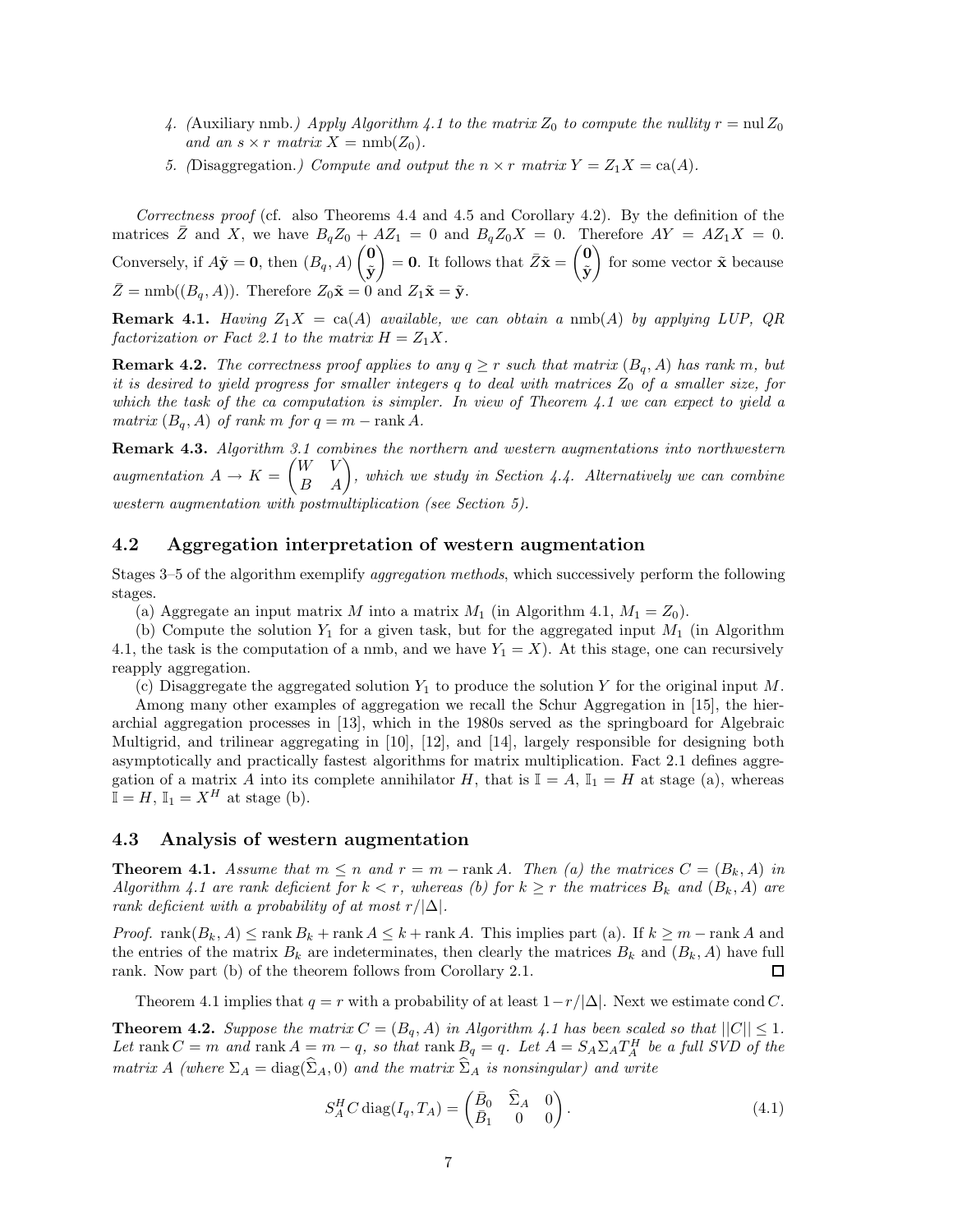*Then* cond  $C \leq \frac{3}{\sigma_{m-q}(A)\sigma_q(B_1)}$ .

*Proof.* Delete the last *n*−*m* vanishing columns of the matrix in (4.1) and denote by *M* the resulting nonsingular  $m \times m$  matrix. We have  $\begin{pmatrix} \bar{B}_0 \\ \bar{D} \end{pmatrix}$  $\bar{B}_1$  $= S_A \begin{pmatrix} B_0 \\ B \end{pmatrix}$ *B*1  $\Big),\ ||(\bar B_{0}^{T},\bar B_{1}^{T})||\ =\ ||B_{q}||,\ \sigma_{j}(M)\ =\ \sigma_{j}(C)$ for  $j = 1, \ldots, m$ . Moreover  $\sigma_{m-q}(A) \leq ||A|| \leq 1$ ,  $||\bar{B}_0|| \leq 1$ , and  $\sigma_q(\bar{B}_1) \leq ||\bar{B}_1|| \leq 1$  because  $||C|| \leq 1$ . Invert equation (4.1) to obtain  $M^{-1} = \begin{pmatrix} 0 & \bar{B}_1^{-1} \\ \hat{B}_1^{-1} & \hat{B}_1^{-1} \end{pmatrix}$  $\widehat{\Sigma}_A^{-1}$   $-\widehat{\Sigma}_A^{-1} \bar{B}_0 \bar{B}_1^{-1}$ and deduce that  $||M^{-1}||$  ≤  $||\hat{\Sigma}_A^{-1}|| + ||\bar{B}_1^{-1}|| + ||\hat{\Sigma}_A^{-1}|| ||\bar{B}_1^{-1}||.$  Substitute  $||\hat{\Sigma}_A^{-1}|| = \frac{1}{\sigma_{m-q}(\hat{\Sigma}_A)} = \frac{1}{\sigma_{m-q}(A)}, ||\bar{B}_1^{-1}|| = \frac{1}{\sigma_q(\bar{B}_1)},$ and  $||M^{-1}|| = \frac{1}{\sigma_m(C)}$  and obtain that cond  $C \leq \frac{1}{\sigma_m(C)} \leq \frac{1}{\sigma_{m-q}(A)} + \frac{1}{\sigma_q(B_1)} + \frac{1}{\sigma_{m-q}(A)\sigma_q(B_1)} \leq \frac{3}{\sigma_{m-q}(B_1)} + \frac{1}{\sigma_{m-q}(B_1)} + \frac{1}{\sigma_{m-q}(B_1)} + \frac{1}{\sigma_{m-q}(B_1)}$  $rac{3}{\sigma_{m-q}(A)\sigma_q(B_1)}$ .

The theorem implies that the value cond *C* is within roughly the factor of  $\sigma_r(B_1) = 1/||V^{-1}||$ from  $1/\sigma_{m-q}(A)$ . Next we assume that  $B_q$  is Gaussian random matrix and estimate the value  $\sigma_r(\bar{B}_1)$ .

**Theorem 4.3.** *Suppose* rank  $A = m - q$  *and the assumptions of Theorem 2.6 hold for*  $W = B_q$ , *G* =  $(0, I_q)S_A^H$  and  $r_G = l = q \leq m$ . Then  $F_{\bar{B}_1}(y) \leq cy\sqrt{q}/\sigma$ .

*Proof.* Observe that  $\bar{B}_1 = GW$  and  $\sigma_{rG}(G) = 1$  and apply part (a) of Theorem 2.6.

 $\Box$ 

**Corollary 4.1.** *Let the assumptions of Theorems 4.2 and 4.3 hold.*  $\text{Then } F_C(y) \leq cy\sqrt{q}/(\sigma_{m-q}(A)\sigma).$ 

Remarks 3.1–3.4 can be readily extended to the case of Algorithm 4.1, but we only specify the extension of Remarks 3.1 and 3.2.

**Remark 4.4.** Recall that in the SVD-free computation of a nmb(A) in Algorithm 2 the matrix  $B_q$ *is defined independently of the matrix S*<sup>A</sup> *of the left singular vectors of the matrix A. This suggests that the matrix*  $\bar{B}_1 = \tilde{S}_A^H \tilde{B}_q$  *behaves as random (and thus tends to be well conditioned) even where B*<sup>q</sup> *is a* weakly random *(e.g., random structured) matrix defined by O*(*r*) *random parameters.*

**Remark 4.5.** One can decrease the above upper bounds on the values  $1/\sigma_m(C)$  and cond *C* by *scaling the matrices A and*  $B_q$  *to maximize their norms subject to the bound*  $||C|| \le 1$ *. E.g., let*  $||B_q|| \approx ||A|| \approx 1/\sqrt{2}$ . Then cond  $\tilde{C} \approx$  cond *C*, and by combining Theorems 4.2 and 4.3 and  $||B_q|| \approx ||A|| \approx 1/\sqrt{2}$ . *Corollary 4.1 we deduce that the latter value is expected to be of the order of* cond  $A = \sigma_1(A)/\sigma_0(A)$ ,  $\rho = \text{rank } A = m - q$ .

#### **4.4 Analysis of northwestern augmentation**

**Theorem 4.4.** (a) *Assume six positive integers*  $m, n, q, r, \tilde{r}$ *, and*  $\rho$  *such that*  $\rho \le \min\{m, n\}$  *and*  $\tilde{r} = \min\{m + r, n + q, \rho + q + r\},\$ a set  $\Delta$  of cardinality  $|\Delta|$  in a ring R, and five matrices  $A \in$  $\mathcal{R}^{m \times n}$  *of rank*  $\rho$ ,  $V$  *in*  $\mathcal{R}^{r \times n}$ ,  $B$  *in*  $\mathcal{R}^{m \times q}$ ,  $W$  *in*  $\mathcal{R}^{r \times q}$ , and  $K = \begin{pmatrix} W & V \\ B & A \end{pmatrix} \in \mathcal{R}^{(m+r) \times (n+r)}$ .

*Then we have* rank  $K \leq \tilde{r}$ .

(b) *In addition suppose that either the entries of the three matrices B, V and W have been randomly sampled from the set*  $\Delta$  *or*  $B = V$  *and the entries of the matrices V and W have been randomly*  $sampled$  *from this set.* Write  $l = \min\{m, n\}$ ,  $d = \min\{m - q, n - r\}$ . Then rank  $K = \tilde{r}$  with a  $p$ robability of at least  $1 - \frac{r+q}{|\Delta|}$  if  $\rho \leq d$  and with a probability of at least  $1 - \frac{r+q+d-\rho}{|\Delta|}$  if  $\rho \geq d$ .

**Theorem 4.5.** *Under the assumptions of part (a) of Theorem 4.4, suppose*

$$
K^{(I)}K = I_{n+q} \text{ and } Y^{(I)}Y = I_r
$$
\n(4.2)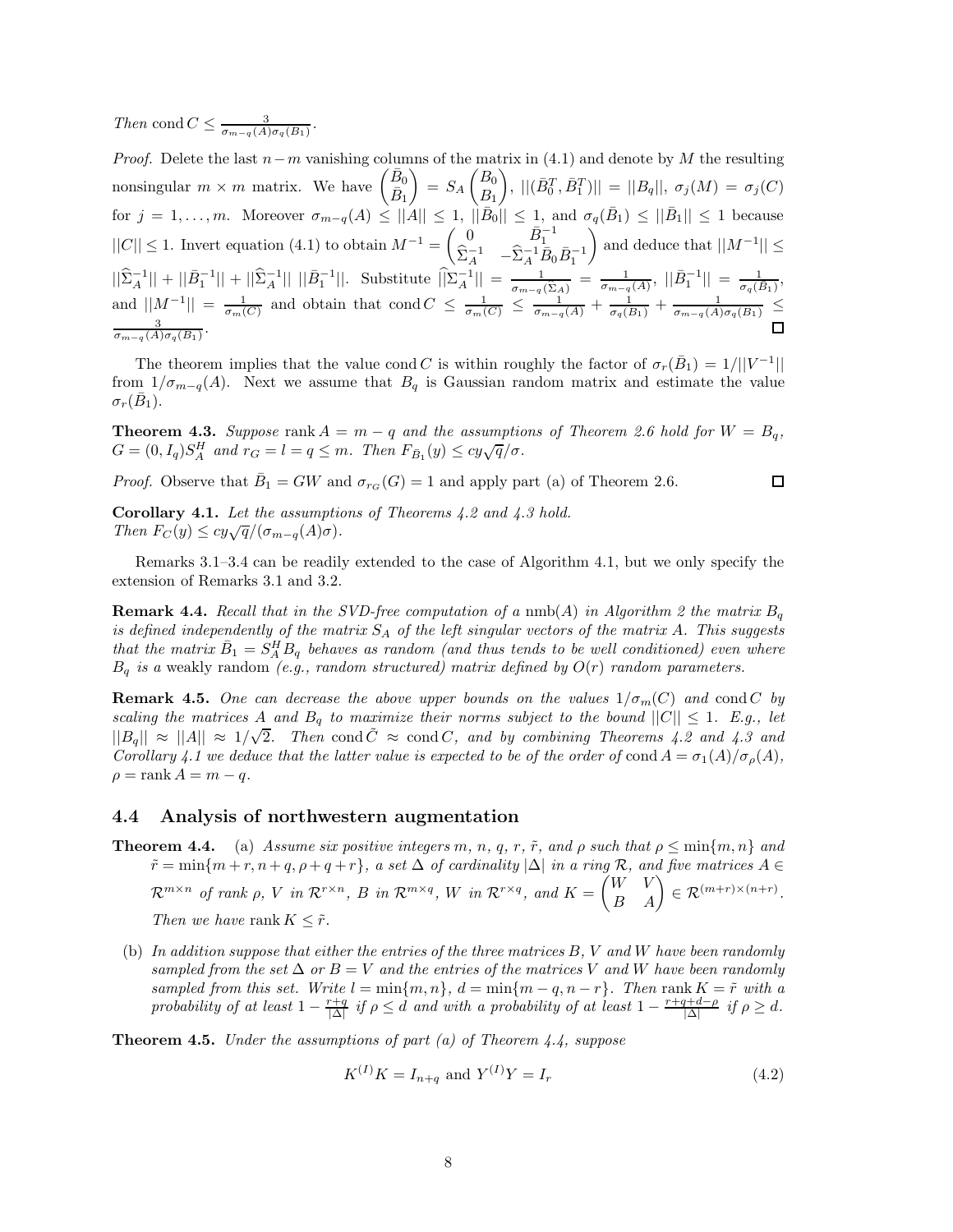$for some matrices K^{(I)}$  and  $W^{(I)}$ . Then

$$
N(A) \subseteq \text{range}((0, I_n)K^{(I)}\begin{pmatrix} 0 \\ B \end{pmatrix}).
$$
\n(4.3)

*Furthermore if* rank  $B \leq \text{null } A$ *, then* 

$$
(0, I_n)K^{(I)}\begin{pmatrix}0\\B\end{pmatrix} = \text{nmb}(A). \tag{4.4}
$$

 $\bigg) = \begin{pmatrix} W\mathbf{x} + V\mathbf{y} \\ P\mathbf{x} \end{pmatrix}$ *Proof.* Let  $\mathbf{y} \in N(A)$  and  $\mathbf{x} \in \mathbb{C}^r$ . Then  $K\begin{pmatrix} \mathbf{x} \\ \mathbf{y} \end{pmatrix}$ ). Substitute  $\mathbf{x} = -W^{(I)}V\mathbf{y}$  and *B***x y** obtain that  $K\left(\begin{matrix} \mathbf{x} \\ \mathbf{y} \end{matrix}\right)$  $= \begin{pmatrix} 0 \\ p_2 \end{pmatrix}$ ). Therefore  $\mathbf{y} = (0, I_n)K^{(I)}\begin{pmatrix} \mathbf{0} \\ \mathbf{0} \end{pmatrix}$ ). This proves claim  $(4.3)$ , which *B***x** *B***x y** implies claim (4.4) if rank  $B \leq \text{null } A$  because rank $((0, I_n)K^{(I)} \begin{pmatrix} 0 \end{pmatrix}$  $\Big)$   $\leq$  rank *B*.  $\Box$ *B*

**Corollary 4.2.** *Under the assumptions of part (a) of Theorem 4.4, suppose equation (4.2) holds and write*  $Y = (0, I_n)K^{(I)}\left(\begin{array}{c} 0 \ 0 \end{array}\right)$ *B )*. Then (a)  $YZ$  is a ca(A) if  $Z$  is a ca(AY) and furthermore (b)  $Z$ *is a*  $ca(AY)$  *if*  $YZ$  *is a*  $ca(A)$  *and if*  $rank Y = r$ *.* 

*Proof.* (a) Clearly  $A(YZ) = (AY)Z = 0$  if *Z* is a ca(*AY*). Conversely let  $A**u** = **0**$ . Then  $$ for some vector **v** in virtue of (4.3). Therefore  $AYv = Au = 0$ . It follows that  $v = Zz$  for some vector **z** because *Z* is a ca(*AY*). Consequently  $\mathbf{u} = Y\mathbf{v} = YZ\mathbf{z}$ .

(b) Surely  $(AY)Z = A(YZ) = 0$  if  $WZ$  is a ca(A). Conversely let  $AYu = A(Yu) = 0$ . Then *Y* **u** = *YZ***v** for some vector **v** because *YZ* is a ca(*A*). Therefore **u** = *Z***v** since rank *Y* = *r*. □

Let us estimate cond  $K$  provided the matrix  $K$  is nonsingular.

**Theorem 4.6.** In addition to the assumptions of Theorem 4.5, suppose  $||K|| \leq 1$ ,  $m+q = n+r$ , the *matrix K is nonsingular, and*  $A = S_A \Sigma_A T_A^H$  *is a full SVD of the matrix A* where  $\Sigma_A = \text{diag}(\widehat{\Sigma}_A, 0)$ *,*  $the$  *matrix*  $\hat{\Sigma}_A$  *is nonsingular, and*  $\text{rank } A = \text{rank } \Sigma_A = \text{rank } \hat{\Sigma}_A = \rho$ *. Write* 

$$
M = \text{diag}(I_r, S_A^H) K \text{ diag}(I_q, T_A) = \begin{pmatrix} W & V_0 & V_1 \\ \bar{B}_0 & \hat{\Sigma}_A & 0 \\ \bar{B}_1 & 0 & 0 \end{pmatrix},
$$
(4.5)

 $q = \text{rank } \overline{B}_1 = m - \rho$ , and  $r = \text{rank } V_1 = n - \rho$ . (Here  $\overline{B}_1$  (resp.  $V_1$ ) is a dummy empty matrix  $if \rho = m \ (resp. \ \rho = n)$ .) Then  $\sigma_{n+r}(K) \geq \frac{1}{8}\sigma_{\rho}(A)\sigma_q(\bar{B}_1)\sigma_r(V_1)$  and so cond  $K \leq \frac{1}{\sigma_{n+r}(K)} \leq$  $\frac{8}{\sigma_{\rho}(A)\sigma_q(B_1)\sigma_r(V_1)}$ .

*Proof.* By assumption the matrices *K* and thus also *M*,  $\bar{B}_1$ ,  $\Sigma_A$ , and  $V_1$  are nonsingular. Equation  $(4.5)$  implies that  $M^{-1} =$  $\sqrt{ }$  $\mathcal{L}$ 0 0  $\bar{B}_1^{-1}$  $V_1^{-1}$   $-V_1^{-1}V_0\hat{\Sigma}_A^{-1}$   $V_1^{-1}(V_0\hat{\Sigma}_A^{-1}\bar{B}_0 - W)\bar{B}_1^{-1}$  $(V_0, V_1) = S_A^H V, ||(V_0, V_1)|| = ||V||, \sigma_j(M) = \sigma_j(K)$  for  $j = 1, ..., n+r = m+q$ . Moreover  $||A|| \le 1$ ,  $\setminus$  $\Big\}, \, ||(\bar{B}^T_0, \bar{B}^T_1)|| = ||B||,$  $||B|| \leq 1, ||\vec{V}|| \leq 1$ , and  $||\vec{W}|| \leq 1$  because  $||K|| = ||M|| \leq 1$ .

Deduce that  $||K^{-1}|| \le f_1(A, \bar{B}_1, V_1) + f_2(A, \bar{B}_1, V_1) + f_3(A, \bar{B}_1, V_1)$  where  $f_1(A, \bar{B}_1, V_1) = ||\hat{\Sigma}_A^{-1}|| +$  $||\bar{B}_1^{-1}|| + ||V_1^{-1}||, f_2(A, \bar{B}_1, V_1) = ||\hat{\Sigma}_A^{-1}|| ||\bar{B}_1^{-1}|| + ||\hat{\Sigma}_A^{-1}|| ||V_1^{-1}|| + ||\bar{B}_1^{-1}|| ||V_1^{-1}||, f_3(A, \bar{B}_1, V_1) =$  $||\hat{\Sigma}_A^{-1}|| \, ||\bar{B}_1^{-1}|| \, ||V_1^{-1}||.$ 

Substitute  $||\hat{\Sigma}_A^{-1}|| = \frac{1}{\sigma_\rho(\hat{\Sigma}_A)} = \frac{1}{\sigma_\rho(A)}, ||\bar{B}_1^{-1}|| = \frac{1}{\sigma_q(B_1)}, ||V_1^{-1}|| = \frac{1}{\sigma_r(V_1)},$  and  $||K^{-1}|| = \frac{1}{\sigma_{\bar{r}}(K)}$  for  $\tilde{r}$  in Theorem 4.4, and obtain that  $\frac{1}{\sigma_{\tilde{r}}(K)} \leq f_1(\sigma) + f_2(\sigma) + f_3(\sigma)$  where  $f_1(\sigma) = \frac{1}{\sigma_{\rho}(A)} + \frac{1}{\sigma_q(\bar{B}_1)} + \frac{1}{\sigma_r(V_1)}$ ,  $f_2(\sigma) = \frac{1}{\sigma_\rho(A)\sigma_q(B_1)} + \frac{1}{\sigma_\rho(A)\sigma_r(V_1)} + \frac{1}{\sigma_q(B_1)\sigma_r(V_1)}$ , and  $f_3(\sigma) = \frac{1}{\sigma_\rho(A)\sigma_q(B_1)\sigma_r(V_1)}$ . It follows that  $\sigma_{n+r}(K) \geq \frac{1}{7}\sigma_{\rho}(A)\sigma_q(\bar{B}_1)\sigma_r(V_1).$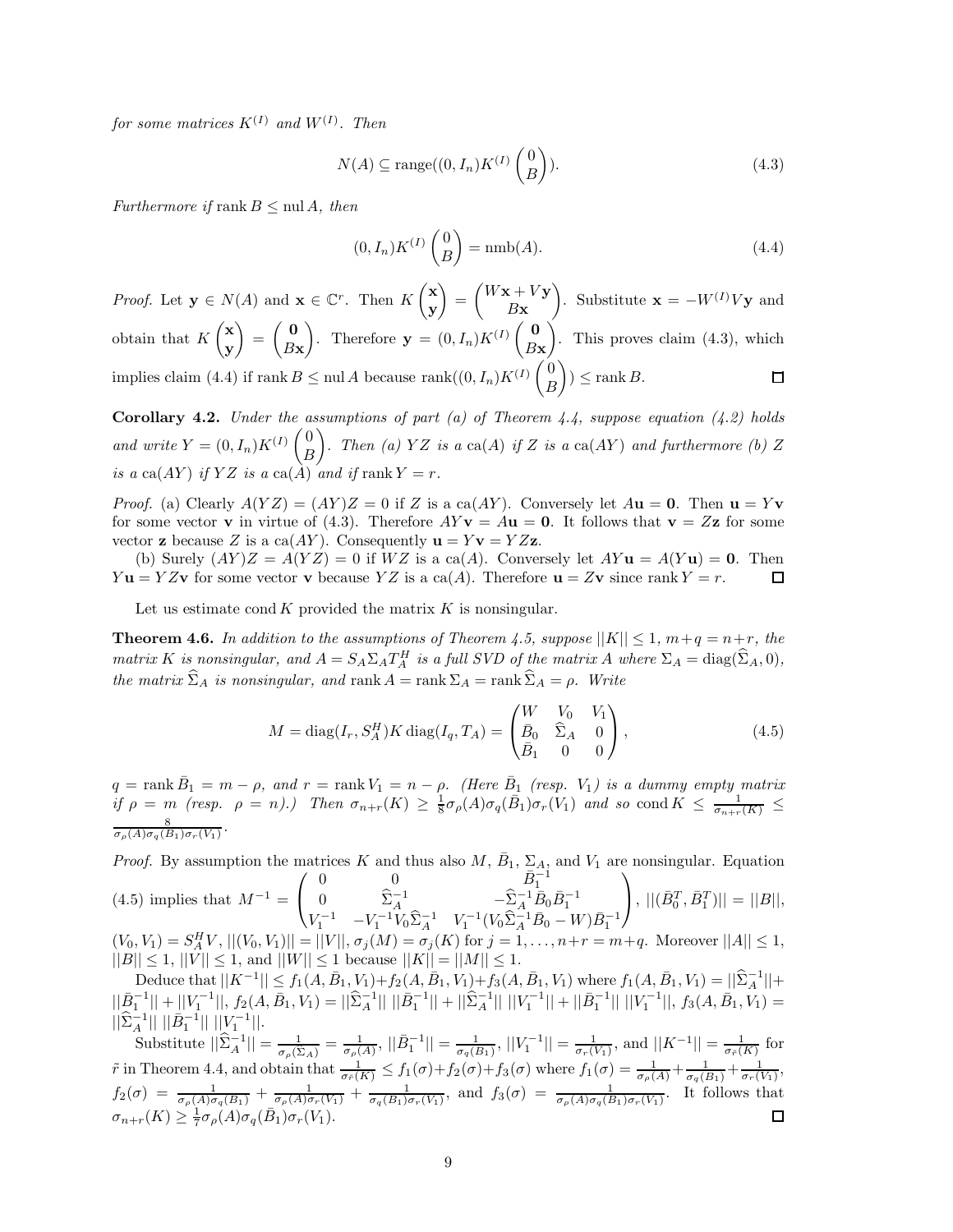Theorems 3.3 and 4.3 bound the values  $\sigma_q(\bar{B}_1)$  and  $\sigma_r(V_1)$  provided *B*, *V*, and *W* are Gaussian random matrices.

Remarks 3.1–3.4 can be readily extended to the case of northwestern augmentation, but we only specify the extension of Remark 3.2.

**Remark 4.6.** *To decrease the above upper bounds on the values*  $1/\sigma_m(A)$  *and* cond *C, we can scale the matrices A*, *B* and *V to maximize their norms subject to the bound*  $||K|| \leq 1$ *. E.g., let*  $||A|| \approx ||B|| \approx ||(W, V)|| \approx 1/2$ . Then by combining the estimates of Theorems 3.3, 4.3, and 4.6 we *obtain that* cond *K is expected to have the order of* cond  $A = \sigma_1(A)/\sigma_0(A)$  (*cf. Remarks 3.4 and 4.5).*

**Remark 4.7.** For a Hermitian matrix A, we can yield a Hermitian matrix K by choosing  $B = V<sup>H</sup>$ and  $W = W^H$ . One can readily extend the results of the present section to this case.

## **5 Post-multiplication as an alternative to the northern augmentation**

Suppose we seek a nmb( $\tilde{A}$ ) of an  $m \times \tilde{n}$  matrix  $\tilde{A} = (\tilde{A}_w, \tilde{A}_e)$  where  $m \leq \tilde{n}$  and the  $m \times m$  western block  $\tilde{A}_w$  is nonsingular. (E.g., a matrix  $\tilde{A} = (B_q, A)$  for  $\tilde{n} = n + q$  can be obtained in Stage 2 of Algorithm 4.1). Then we can immediately compute a  $\text{nmb}(\tilde{A}) = \begin{pmatrix} -\tilde{A}_{w}^{-1} \tilde{A}_{e} & \cdots & \tilde{A}_{e} \end{pmatrix}$  $I_{\tilde n-m}$ .

If the block  $\tilde{A}_w$  is singular but the matrix  $\tilde{A}$  has full rank  $m$ , we can try to yield a nonsingular  $m \times m$  matrix  $\overline{AS}$  for an appropriate  $\tilde{n} \times m$  matrix  $\overline{S}$  and then obtain a nmb(*A*). The following algorithm employs these observations.

#### **Algorithm 5.1. A nmb via post-multiplication.**

INPUT *and* OUTPUT *as in Algorithm 3.1, except that we have an*  $m \times \tilde{n}$  *input matrix*  $\tilde{A}$  *rather than*  $A \in \mathbb{C}^{m \times n}$  *for*  $m \leq \tilde{n}$ *.* 

COMPUTATIONS:

- *1. Generate a nonsingular*  $\tilde{n} \times \tilde{n}$  *matrix*  $W = (S, T)$  *where*  $S \in \mathbb{C}^{\tilde{n} \times m}$ *.*
- 2. Compute the  $m \times m$  matrix  $\tilde{A}S$ . If it is singular, then output FAILURE and stop.
- *3. Otherwise compute and output the matrix*  $W\left(-\left(\frac{\tilde{A}S}{I}\right)^{-1}\tilde{A}T\right)$  $I_{\tilde n-m}$  $\bigg), a \text{ nmb}(A).$

Next assume that the input matrix  $A$  of full rank has singular western block  $A_w$  and show some relevant choices of the matrix *S*.

**Theorem 5.1.** [8]. Let the matrix  $\tilde{A}$  in Algorithm 5.1 have full rank and write  $S = \tilde{A}^H$ . Then the *matrix AS is nonsingular and*  $cond(AS) = (cond A)^2$ .

**Theorem 5.2.** Assume that  $m \leq \tilde{n}$ , an  $m \times \tilde{n}$  matrix  $\tilde{A}$  has full rank, and  $S$  is an  $\tilde{n} \times m$  Toeplitz *(resp. general) matrix with*  $m + \tilde{n} - 1$  *(resp. mñ) random entries sampled from a finite set*  $\Delta$  *of cardinality*  $|\Delta|$ *. Then the matrix AS is nonsingular (in which case the matrix S has full rank m) with a probability of at least*  $1 - m/|\Delta|$ *.* 

*Proof.*  $det(AS)$  is a polynomial of degree at most *m* in the entries of the matrix *S*. The polynomial does not vanish identically in these entries because the matrix  $\ddot{A}$  has full rank. Now the theorem follows from Lemma 2.1. П

**Theorem 5.3.** Assume that  $m \leq \tilde{n}$ , an  $m \times \tilde{n}$  matrix  $\tilde{A}$  has full rank and the  $m \times m$  matrix  $\tilde{A}S$  is *nonsingular.* Then  $\sigma_m(\tilde{A}S) \geq \sigma_m(\tilde{A})\sigma_m(S)$  and consequently cond $(\tilde{A}S) \leq (\text{cond }\tilde{A}) \text{cond }S$ .

*Proof.* The theorem follows from Theorem 2.1.

 $\Box$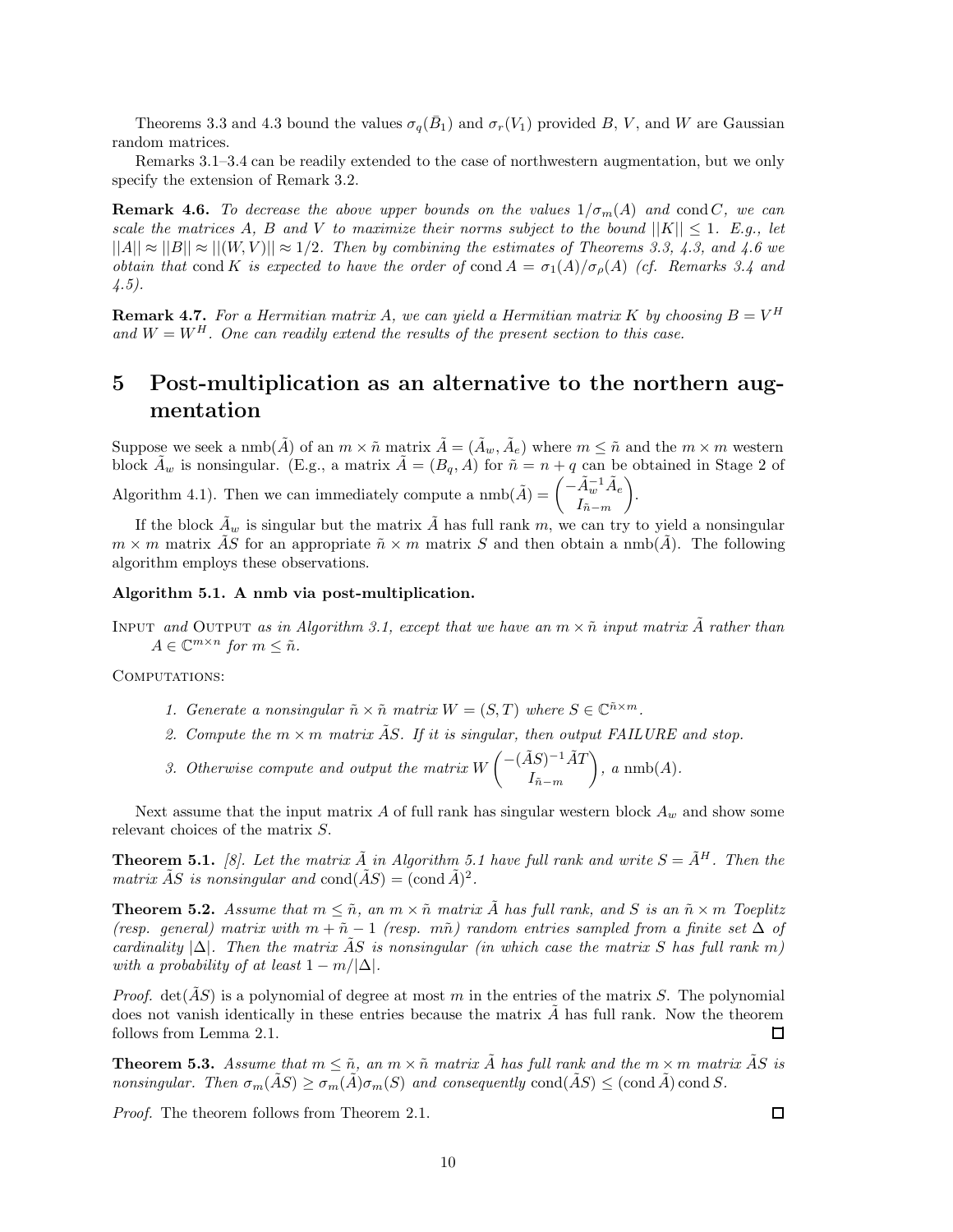**Theorem 5.4.** If the assumptions of Theorem 2.6 hold for G replaced by  $\tilde{A}$ ,  $X$  by  $S$ *,*  $r_G$  and *l* by *m*, and *m by*  $\tilde{n}$ *, then*  $F_{\tilde{A}S}(y) \leq cy\sqrt{m}/(\sigma_m(\tilde{A})\sigma)$ *.* 

*Proof.* The theorem follows from part (a) of Theorem 2.6.

By avoiding northern augmentation, Algorithm 5.1 saves some flops and memory space versus Algorithm 3.1. We can achieve further saving provided the matrix  $\tilde{A} = (B_q, A)$  has been output by Algorithm 4.1. In this case we can choose  $W = diag(I_q, G)$  where either  $G = A^H$  or *G* is a random  $n \times m$  matrix scaled so that  $||G|| \approx 1$ . One can readily modify Theorems 5.1–5.4 to cover this case.

## **6 The solution of a nonhomogeneous linear system of equations**

In the previous sections we reduced the solution of a homogeneous linear system  $A$ **y** = **0** to the solution of nonhomogeneous ones,  $CW = U$ . Conversely, we can readily reduce the solution of a nonhomogeneous and nonsingular linear system  $A$ **y** = **b** to computing the null vector  $\mathbf{z} = \begin{pmatrix} 1/\eta \\ 1/\eta \end{pmatrix}$ **y**  $\setminus$ for the matrix  $M = (-\eta \mathbf{b}, A)$  and a nonzero scalar  $\eta$ .

**Claim 6.1.** *Suppose*  $C = (-b, A)$ ,  $A = S_A \Sigma_A T_A^H$  *is a full SVD of an*  $n \times n$  *matrix*  $A$ *,*  $S_A^H S_A =$  $S_A S_A^H = T_A^H T_A = T_A T_A^H = I_n$ ,  $\Sigma = \text{diag}(\sigma_i)_{i=1}^n$ ,  $\sigma_i = \sigma_i(A)$  for all  $i$ ,  $\mathbf{f} = (f_i)_{i=1}^n = -S^H \mathbf{b}$ ,<br> $||A|| = ||\mathbf{b}|| = ||\mathbf{f}|| = 1$ ,  $\sigma_{n-1} - 2cn\sqrt{n}\sigma_n > 0$  and  $1/|f_n| \le cn$  for a constant c. (We can expect that *the latter bound holds where* **b** *is a random vector independent of the matrix S and normalized by scaling.)* Then cond  $C = \sigma_n(C) \leq 2cn\sqrt{n}/(\sigma_{n-1} - 2cn\sqrt{n}\sigma_n)$ .

*Proof.* Write  $G = (\mathbf{f}, \Sigma)(I_n, 0)$ , that is we define the matrix *G* by zeroing the  $(n, n + 1)$ st entry  $\sigma_n$  of the matrix  $(f, \Sigma)$ . Observe that the matrices  $(f, \Sigma)$  and *G* have a common right in-

verse  $F = W \text{ diag}(1/f_n, I_{n-1})Z_1$ , that is  $(\mathbf{f}, \Sigma)F = GF = I_n$ , provided  $W =$  $\sqrt{ }$  $\mathcal{L}$  $1 \quad 0^H$ **g** Σ˜  $\mathbf{0}$  **0**<sup>H</sup>  $\setminus$  $\Big\}$ ,  $\mathbf{g} =$ 

 $(-f_i/\sigma_i)_{i=1}^{n-1}$ ,  $\tilde{\Sigma} = \text{diag}(1/\sigma_i)_{i=1}^{n-1}$ , and  $Z_1 = (z_{i,j})_{i,j=0}^{n-1}$  is the  $n \times n$  matrix of cyclic permutation,  $z_{i,j} = 1$  where  $j = i - 1$  mod *n* and  $z_{i,j} = 0$  for the other pairs  $(i, j)$ . Further observe that  $||F||_{\infty} \le \max_{i=1}^{n-1} (1+|f_i|)/(|f_n|\sigma_i) \le 2/(|f_n|\sigma_{n-1})$ . Therefore  $\text{cond } G = 1/\sigma_n(G) \le ||F|| \le \sqrt{n}||F||_{\infty} \le 2\sqrt{n}/(|f_n|\sigma_{n-1}) \le 2cn\sqrt{n}/\sigma_{n-1}$ . We have  $||(f, \Sigma)|| = 1$ ,  $\sigma_n(f, \Sigma) \ge \sigma_n(G) - \sigma_n$  since  $\left|\frac{\partial f}{\partial t}\right|_{\infty} \leq 2\sqrt{n}/(\frac{1}{n} \theta_{n-1}) \leq 2cn\sqrt{n}/\theta_{n-1}$ . We have  $\left|\frac{\partial f}{\partial t}\right|_{\infty} \leq 2n\sqrt{n}/(\sigma_{n-1} - 2cn\sqrt{n}\sigma_n)$ .<br> $\left|\frac{\partial f}{\partial t}\right|_{\infty} = \sigma_n$ . It follows that cond  $C = \text{cond}(\mathbf{f}, \Sigma) \leq 2cn\sqrt{n}/(\sigma_{n-1} - 2cn\sqrt{n}\sigma_n)$ .

To compute a null vector of the matrix  $C = (-\eta \mathbf{b}, A)$  we can apply the algorithms in the previous sections to this matrix expecting that its condition number cond *C* has the order of  $\sigma_1/\sigma_{n-1}$ .

## **7 Our acceleration can be dramatic**

Suppose we are dealing with an ill conditioned matrix *A* and well conditioned matrix *C*, such that the ratio  $\sigma_1/\sigma_n$  is large, whereas the ratio  $\sigma_1/\sigma_{n-q}$  is not large. Furthermore assume that the integer *q* is small. (This covers a large input class of ill conditioned matrices *A* excluding just the ones lying on or near an algebraic variety of smaller dimension (cf. Remark 4.3).) Then the computations with the matrix *A* require high acccuracy to avoid large output errors, but we can ensure high output accuracy in solving the auxiliary linear systems with the matrix *C* by applying iterative refinement [8], [9], [15], [19]. From these linear systems we obtain the  $q \times s$  matrix  $Z_0$ , and in the case of smaler integers *q* this stage dominates the cost of the subsequent computations.

Now let us specify the resulting decrease of the computational cost. Suppose we have computed an approximate inverse  $X \approx C^{-1}$  (or PLU or QR factorization for the matrix *C*) with *p*-bit precision by using  $I(n)$  flops with double precision, where  $I(n)$  is a function cubic in *n* for general and quadratic for Toeplitz-like matrices *C*. Every step of iterative refinement takes  $M(n)$  double precision flops (where  $M(n)$  is in  $O(n^2)$  for general and in  $O(n \log n)$  for Toeplitz-like matrices C) and produces

 $\Box$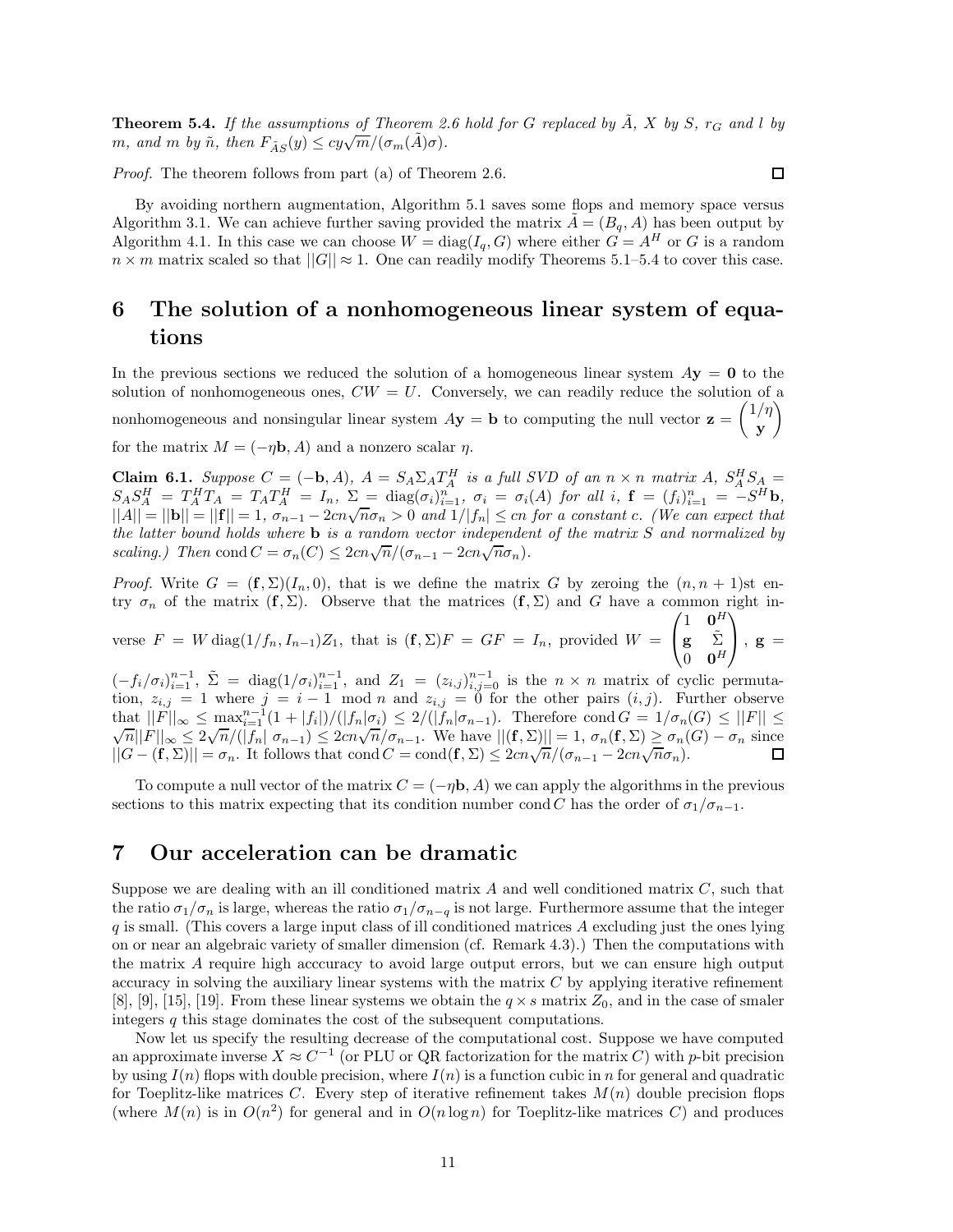about *p*−log<sup>2</sup> cond *C* new correct bits per an output value. To obtain the solution with the required output precision  $p_t$  we need about  $h = p_t/(p - \log_2 \text{cond } C)$  steps, that is  $I(n) + hM(n)$  double precision flops. This is an improvement roughly by the factor  $I(n)/M(n)$  (that is by the order of magnitude) versus the standard solution, which require  $I(n)$  flops with the high precision  $p_t$ . Our tests in Section 9.1 show a dramatic acceleration of the solutions of Toeplitz linear systems also in terms of the CPU time.

## **8 Augmentation of special input matrices**

We showed the effeciency of our approach where it is applied for smaller integers *q*, for both general and structured matrices. Furthermore for structured matrices *A* and for smaller *q* the augmentation  $A \rightarrow (B_q, A)$  causes only a limited deterioration of the structure (i.e., the displacement rank grows by at most *q*). An attractive feature of the augmentation, however, is the option of keeping the structure intact completely. In such a structured augmentation, we use fewer random parameters. Are they sufficient to support our proof of the expected preconditioning power of the augmentation? All our theorems are immediately extended except for the results from [20] that random matrices are expected to be well conditioned. The extension of these results to structured matrices is a known open problem. Remarks 3.1 and 4.4 suggest that our augmentation is expected to work as preconditioning even if the latter extension is invalid. Our tests in Section 9.1 empirically support this informal argument. The tests in [17] show that random Toeplitz matrices tend to be well conditioned, almost as much as random general matrices.

## **9 Numerical tests**

In a series of numerical experiments performed in the Graduate Center of the City University of New York, we tested our algorithms for computing nmbs and null vectors of general and Toeplitz matrices. We conducted the tests on a Dell server with a dual core 1.86 GHz Xeon processor and 2G memory running Windows Server 2003 R2. The test Fortran code was compiled with the GNU gfortran compiler within the Cygwin environment. Random numbers were generated with the random number intrinsic Fortran function assuming the uniform probability distribution over the range  $\{x : 0 \leq x < 1\}$ . To shift to the range  $\{y : b \leq y \leq a + b\}$  for fixed real *a* and *b*, we applied the linear transform  $x \to y = ax + b$ . CPU time was measured with the mclock function. We computed QR factorizations and SVDs by applying the LAPACK procedures DGEQRF and DGESVD, respectively.

#### **9.1 Computations with Toeplitz matrices**

#### **a) Generation of singular Toeplitz matrices**

To generate an  $n \times n$  singular Toeplitz matrix, we first sampled  $2n - 2$  random entries  $a_{i,j}$  for *j* = 1, *i* = 1,..., *n* − 1 and for *i* = 1, *j* = 2,..., *n* in the range [−1, 1], then defined the  $(n-1)^2$ entries  $a_{i+1,j+1} = a_{i,j}$  for  $i, j = 1, \ldots, n-1$ , and finally set  $a_{n,1} = 0$ . We arrived at an  $n \times n$  Toeplitz matrix  $A_0 = (a_{i,j})_{i,j=1}^n$ , computed the entry  $y_{n,1}$  of its inverse  $A_0^{-1} = (y_{i,j})_{i,j=0}^{n-1}$ , and changed the  $(1, n)$ th entry of the matrix  $A_0$  into  $a_{n,1} = -1/y_{n,1}$ . (As we expected in virtue of Lemma 2.1, we always had  $y_{n,1}$  det  $A_0 \neq 0$  in our tests. Had we had  $y_{n,1} = 0$ , we could have regenerated the matrix *A*0, whereas had it been singular, we would have stopped the computations and output it.)

The resulting matrix  $A = (a_{i,j})_{i,j=1}^n$  had nullity one. Indeed it was a rank-one A-modification of a nonsingular matrix  $A_0$ , whereas  $A\mathbf{y} = \mathbf{0}$  for  $\mathbf{y} = A_0^{-1}\mathbf{e}_0$  because  $A_0\mathbf{y} = \mathbf{e}_0$ ,  $A = A_0 - \frac{1}{y_{n,1}}\mathbf{e}_0\mathbf{e}_{n-1}^T$ , and  $e_{n-1}^T y = y_{n,1}$ .

**b) Augmentation of singular Toeplitz matrices and the computation of their null vectors**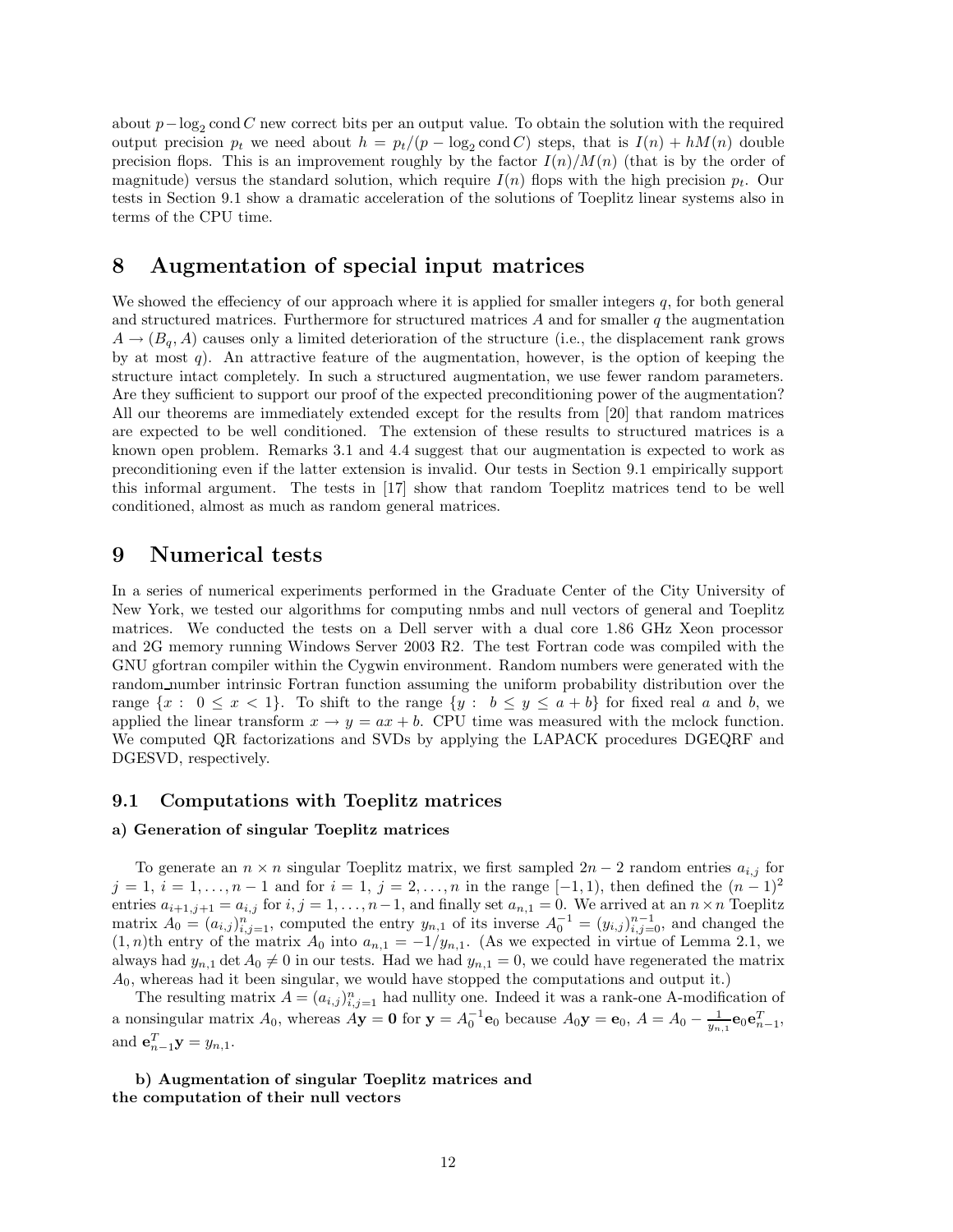We embedded our  $n \times n$  singular Toeplitz matrix  $A = (a_{i,j})_{i,j=1}^n$  into an  $(n+1) \times (n+1)$  Toeplitz matrix  $K = (a_{i,j})_{i,j=0}^n = \begin{pmatrix} w & \mathbf{v}^T \\ \mathbf{b} & A_0 \end{pmatrix}$ **b** *A*<sup>0</sup> for  $w = a_{0,0}$ ,  $\mathbf{b} = (a_{i,0})_{i=1}^n$ , and  $\mathbf{v} = (a_{0,j})_{j=1}^n$ . We defined the entries  $a_{i,0}$  and  $a_{0,j}$  for  $i, j = 0, 1, \ldots, n-1$  by applying the equations  $a_{i,j} = a_{i+1,j+1}$  and sampled the two entries  $a_{n,0}$  and  $a_{0,n}$  at random in the range  $[-1,1)$ . For such a matrix *K* we applied Theorem 4.5 for  $r = 1$ , to compute a null vector of the matrix *A* given by the vector  $(0, I_n)K^{-1} \begin{pmatrix} 0 \\ h \end{pmatrix}$ **b**  $\big)$ . This amounted to solving a nonsingular Toeplitz linear systems of equations with the matrix  $\overrightarrow{K}$ . For this task we applied the code in [21], based on the algorithms in [11], [22], [23]. For comparison we also obtained the null vectors of the same matrices *A* based on computing their QR factorizations and SVDs. We have a little decreased the CPU time by using QR (rather than QRP) factorization. The latter one, that is QR factorization with pivoting (performed by LAPACK procedures DGEQPF and DGEQP3) is recommended for dealing with ill conditioned inputs [8, Section 5.5], but we avoided them in our tests.

#### **c) Output data in the tests with Toeplitz matrices**

We use the abbreviations "n.-w.a.", "QR", and "SVD" as our pointers to the northwestern augmentation (based on Theorem 4.5), QR factorization, and SVD, respectively. Table 9.1 covers our computation of null vectors for Toeplitz input matrices. It shows the CPU time of this computation for each of the three methods as well as the ratios of these data for the QR-based and SVD-based solutions versus the algorithm based on the northwestern augmentation and Theorem 4.5. The ratios are displayed in the last two columns of the table. The CPU time is measured in terms of the CPU cycles. They can be converted into seconds by dividing them by a constant CLOCKS PER SEC, which is 1000 on our platform.

In all our tests the computed approximate null vectors **y** had relative residual norms  $\frac{||A\mathbf{y}||}{||A|| \cdot \|\mathbf{y}\|}$  of the order of  $10^{-17}$ .

All data are average over 100 tests for each input size  $2^k$  from 256 to 8192. The table entries are marked by a hyphen "-" where the tests required too long runtime and were not completed.

| size | $n.-w.a.$ | QR      | <b>SVD</b> | $QR/n$ -w.a. | $SVD/n.-w.a$ |
|------|-----------|---------|------------|--------------|--------------|
| 256  | 3.8       | 18.4    | 317.8      | 4.8          | 83.6         |
| 512  | 8.0       | 148.0   | 5242.1     | 18.5         | 655.3        |
| 1024 | 16.1      | 1534.2  | 87371.2    | 97.0         | 5522.6       |
| 2048 | 33.6      | 11750.3 |            | 357.7        |              |
| 4096 | 79.5      |         |            |              |              |
| 8192 | 169.5     |         |            |              |              |

Table 9.1: CPU time for computing null vectors of Toeplitz matrices

#### **9.2 Computations with unstructured matrices**

#### **a) Generation of input matrices**

We first fixed pairs of *n* and *k* for  $n = 64, 128$  and  $k = 7$ . Then for every pair  $(n, k)$  we generated  $m = 100$  instances of matrices  $A, B, V_0$ , and  $V_1$  and vectors **b** as follows.

The matrices *A* have been computed as the error-free products  $S\Sigma T^H$  where *S* and *T* were *n*×*n* random orthonormal matrices (generated with double precision) and  $\Sigma = diag(\sigma_j)_{j=1}^n$ ,  $\sigma_{n-j} =$ 10<sup>*j*-17</sup> for  $j = 1, ..., k$ , and  $\sigma_{n-j} = 1/(n-j)$  for  $j = k+1, ..., n-1$  (cf. [9, Section 28.3]).

*B* was random  $n \times k$  matrix with  $||B|| = ||A||$ .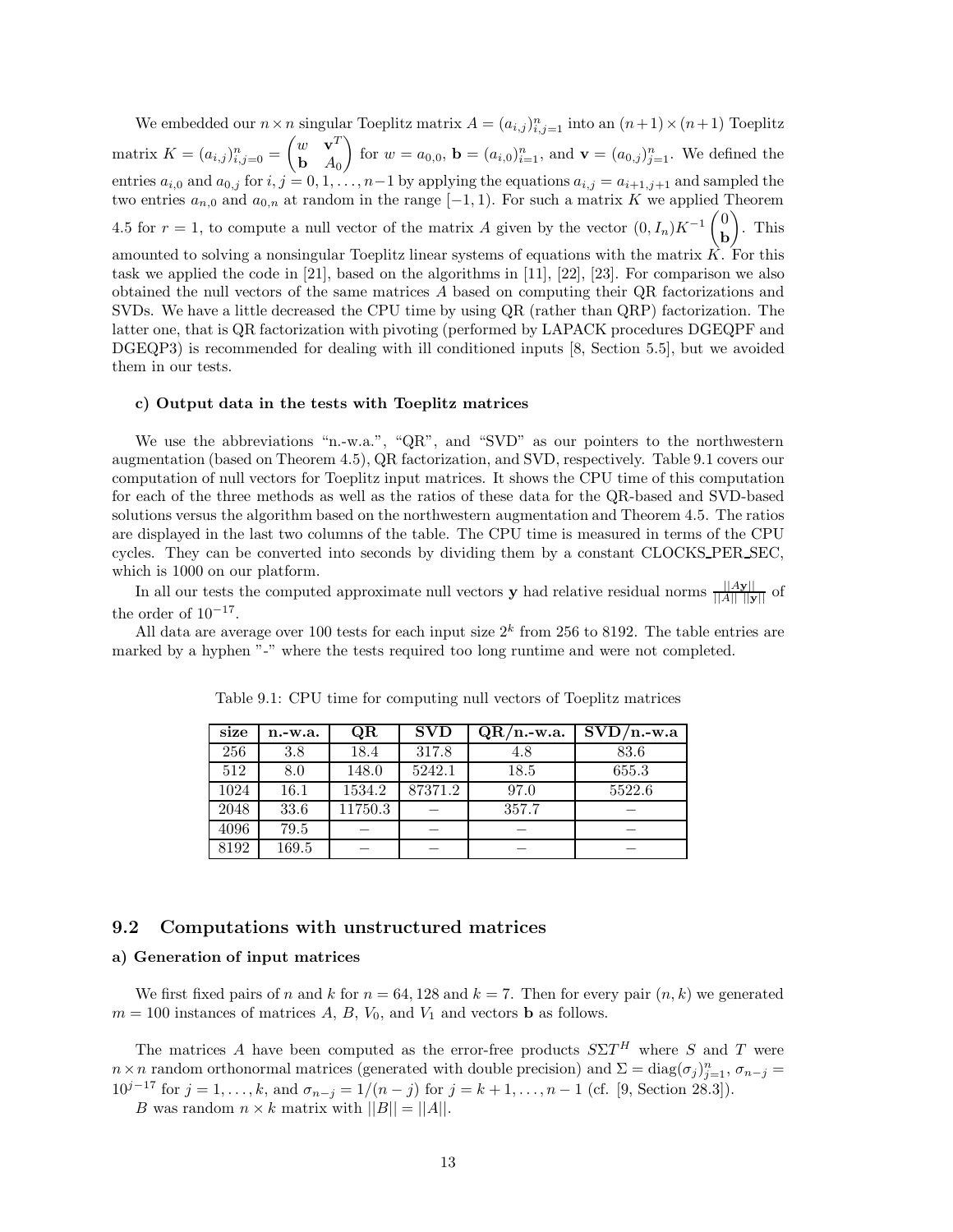*V* was  $k \times (n + k)$  matrix  $V = (V_0, V_1)$  where and  $V_0$  was the  $k \times k$  identity matrix  $I_k$  and  $V_1 = B^T$ .

For every choice of these matrices we performed preconditioning tests and the solution tests as follows.

#### **b) Preconditioning tests**

We computed *m* ratios  $\frac{\text{cond } A}{\text{cond } M}$  for  $M = \begin{pmatrix} V_0 & V_1 \\ B & A \end{pmatrix}$ .

Table 9.2 displays the average (mean), minimum, maximum, and standard deviation for the *m* ratios for  $n = 64$  and  $n = 128$ .

Table 9.2: ratios  $\frac{\text{cond } A}{\text{cond } M}$ 

| matrix size      | mın                | max                                                                                        | mean | std |
|------------------|--------------------|--------------------------------------------------------------------------------------------|------|-----|
| $64 \times 64$   |                    | $3.29 \times 10^9$   $1.65 \times 10^{13}$   $2.49 \times 10^{12}$   $2.60 \times 10^{12}$ |      |     |
| $128 \times 128$ | $8.27 \times 10^8$ | $\frac{1}{2.56 \times 10^{12}}$ 5.51 $\times 10^{11}$ 6.44 $\times 10^{11}$                |      |     |

#### **c) The solution tests**

In the solution tests we solved nonsingular linear systems  $A$ **y** = **b** where *A* was the matrix generated above, **b** was a random vector, and we scaled them to have  $||\mathbf{b}|| = ||A|| = 1$ . We first computed the null vector **z** of the matrix  $(-\mathbf{b}, A)$ , then scaled it to obtain the vector  $(1, \mathbf{y})^H$ , and finally output the solution vector **y**.

Tables 9.3 and 9.4 display the average (mean), minimum, maximum, and standard deviation for the relative residual norms  $\frac{\|A\mathbf{y} - \mathbf{b}\|}{\|\mathbf{y}\|}$  in our tests for  $n = 64$  and  $n = 128$ , respectively. For each input instance we computed the solution in two ways, that is by performing two iterations of the extended iterative refinement and with no such iteratiion.

Table 9.3: relative residual norms in the solution tests with  $64 \times 64$  inputs

| refinement   | mın | max                                                        | mean                   | std                    |
|--------------|-----|------------------------------------------------------------|------------------------|------------------------|
| 2 iterations |     | $17.89 \times 10^{-48}$   $8.26 \times 10^{-44}$           | $1.40 \times 10^{-45}$ | $8.47 \times 10^{-45}$ |
| no iteration |     | $1.43 \times 10^{-31}$   $7.\overline{30 \times 10^{-28}}$ | $1.69 \times 10^{-29}$ | $9.12 \times 10^{-29}$ |

Table 9.4: relative residual norms in the solution tests with  $128 \times 128$  inputs

| refinement   | mın                                                                                          | max                                             | mean | std                    |
|--------------|----------------------------------------------------------------------------------------------|-------------------------------------------------|------|------------------------|
|              | 2 iterations $1.31 \times 10^{-46}$ $\overline{1.37 \times 10^{-43}$ $4.11 \times 10^{-45}}$ |                                                 |      | $1.67 \times 10^{-44}$ |
| no iteration | $8.57 \times 10^{-31}$ 1                                                                     | $1.92 \times 10^{-27}$   $5.12 \times 10^{-29}$ |      | $2.55 \times 10^{-28}$ |

## **Appendix**

## **A Solution of a linear matrix equation**

Suppose we seek the solution of a matrix equation  $AY = B$  for  $A \in \mathbb{C}^{m \times n}$  and  $B \in \mathbb{C}^{n \times k}$ . We can solve *k* linear systems  $A\mathbf{y}_i = \mathbf{e}_i$  for  $i = 1, \ldots, k$ , concurrently or successively, but in some cases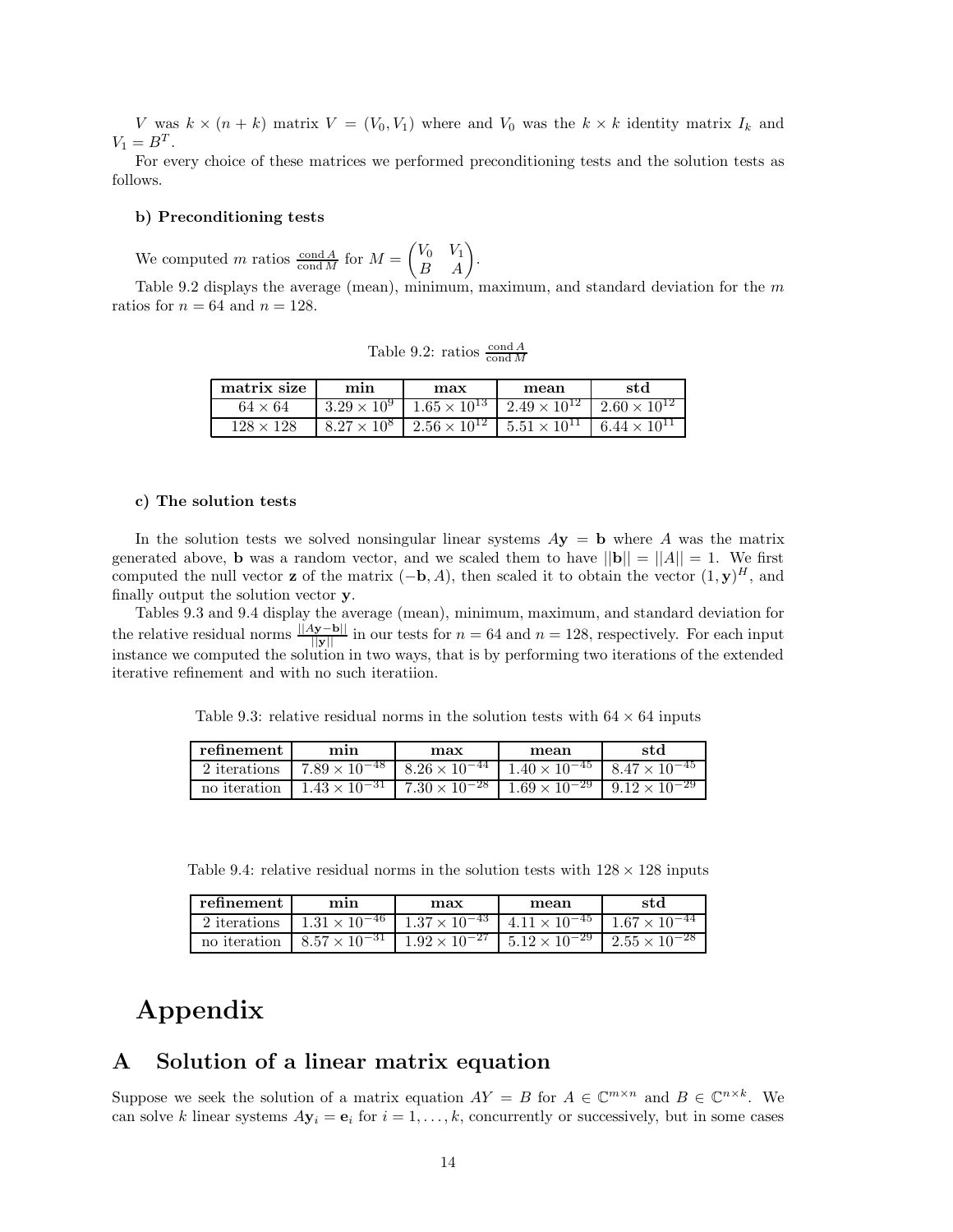we can save flops if we reduce the task to computing a nmb for the matrix  $\left(-\frac{||A||}{||B||}B, A\right)$ . Let us specify the recovery of the solution *Y* from a  $\text{nmb}(-\frac{||A||}{||B||}B, A)$ . To simplify the notation assume that  $||A|| = ||B||$ .

#### **Algorithm A.1. Solution to a linear matrix equation given a nmb.**

- INPUT: four positive integers k, m, n, and v, such that  $k \le m \le n$ ,  $k \le \nu$ , an  $m \times k$  matrix B of *full rank k, an*  $m \times n$  *matrix*  $\widehat{A}$ *,*  $\widehat{Y} = \text{nmb}(\widehat{A}) \in \mathbb{C}^{(n+k)\times \nu}$  *for the matrix*  $\widehat{A} = (-B, A)$ *, and a Subroutine FULL*·*RANK, which tests whether a given matrix has full rank.*
- OUTPUT: an  $n \times k$  matrix Y satisfying the matrix equation  $AY = B$  or INCONSISTENT if the *equation has no solution.*

COMPUTATIONS:

*Write*  $\widehat{Y} = \begin{pmatrix} Y_0 \\ Y_1 \end{pmatrix}$ *Y*1 *where*  $Y_0$  *and*  $Y_1$  *are*  $k \times \nu$  *and*  $n \times \nu$  *matrices, respectively. If the matrix Y*<sub>0</sub> *is rank deficient, output INCONSISTENT. Otherwise compute a nonsingular matrix*  $Y_0^$ *satisfying the matrix equation*  $Y_0Y_0^- = I_k$ *. Then compute and output the*  $n \times k$  *matrix*  $Y =$  $Y_1 Y_0^-$ .

Correctness of the algorithm is readily verified.

**Remark A.1.** *We can generalize the augmentation trick in Section 6 and extend Algorithm A.1 to obtain the solution matrix Y from a nmb*( $(B_q, A)$ ) *where the last k columns of the matrix*  $B_q$ *form the matrix B and the other columns are sampled at random and properly scaled. In numerical implementation of Algorithm A.1 and the latter extension we can fail if the matrix*  $Y_0$  *is nonsingular but ill conditioned, but then we can reduce our task to solving <i>h* matrix equations  $AY^{(i)} = B^{(i)}$ ,  $i = 1, \ldots, h$ *, where*  $\tilde{B} = (B^{(i)})_{i=1}^h$ ,  $Y = (Y^{(i)})_{i=1}^h$ ,  $h > 1$ *, and*  $\tilde{B} = B$  *or*  $\tilde{B} = B_q$ *.* 

## **References**

- [1] J. R. Bunch, Stability of Methods for Solving Toeplitz Systems of Equations, *SIAM J. Sci. Stat. Comput.*, **6(2)**, 349–364, 1985.
- [2] R.E. Cline, R.J. Plemmons, and G. Worm, Generalized inverses of certain Toeplitz matrices. *Linear Algebra and Its Applications,* **8**, 25–33, 1974.
- [3] D. Coppersmith, S. Winograd, Matrix Multiplicaton via Arithmetic Progressions. *J. of Symbolic Computation*, **9 3**, 251–280, 1990.
- [4] J. Demmel, The Probability That a Numerical Analysis Problem Is Difficult, *Math. of Computation*, **50**, 449–480, 1988.
- [5] R. A. Demillo, R. J. Lipton, A Probabilistic Remark on Algebraic Program Testing, *Information Processing Letters*, **7**, **4**, 193–195, 1978.
- [6] K. R. Davidson, S. J. Szarek, Local Operator Teory, Random Matrices, and Banach Spaces, in *Handbook on the Geometry of Banach Spaces* (W. B. Johnson and J. Lindenstrauss editors), pages 317–368, North Holland, Amsterdam, 2001.
- [7] A. Edelman, Eigenvalues and Condition Numbers of Random Matrices, PhD Thesis (106 pages), Math Dept., MIT, 1989 and *SIAM J. on Matrix Analysis and Applications*, **9**, **4**, 543–560, 1988.
- [8] G. H. Golub, C. F. Van Loan, *Matrix Computations*, 3rd edition, The Johns Hopkins University Press, Baltimore, Maryland, 1996.